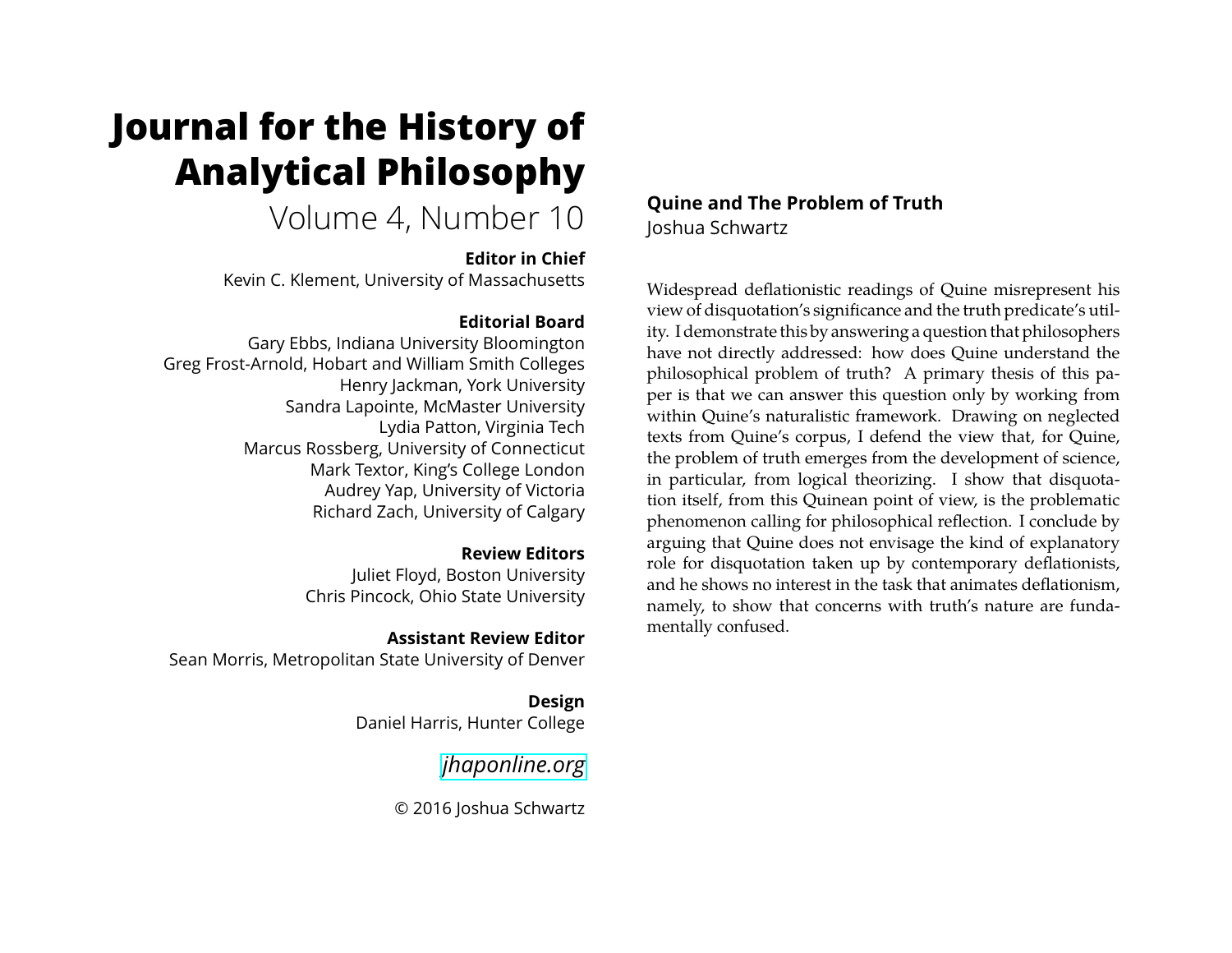# **Quine and The Problem of Truth**

Joshua Schwartz

#### <span id="page-1-5"></span>**1. Introduction**

Willard van Orman Quine introduced the term "disquotation" into analytic philosophy in his 1970 book, *Philosophy of Logic*[.1](#page-1-0) Quine uses "disquotation" in that book to describe a feature of the truth predicate—the expression "is true"—that stands out in the following sentence:

<span id="page-1-3"></span><span id="page-1-2"></span>(1) "Snow is white" is true if and only if snow is white.

This sentence is the paradigm of what philosophers call a "Tsentence". Its illustrative use in analytic philosophy derives from Alfred Tarski's hugely influential essay, "The Concept of Truth in Formalized Languages" [\(Tarski 1983;](#page-25-0) hereafter *CTFL*)[.2](#page-1-1)

<span id="page-1-4"></span> $(1^*)$  $(1^*)$ ) "it is snowing" is a true sentence if and only if it is snowing.

Tarski explicitly imposes two restrictions on his definiendum "true sentence".

About Tarski's paradigmatic T-sentence, Quine writes:

By calling the sentence ["Snow is white"] true, we call snow white. The truth predicate is a device of disquotation. [\(Quine 1986,](#page-25-1) 12)

I will use "*Disquotation*" to name Quine's claim that "the truth predicate is a device of disquotation". Remarks in Quine's later writings give us a good reason to think that the disquotational feature of the truth predicate is central to his view of truth. For example, in one place, Quine describes disquotation as "the keynote of truth" [\(Quine 1999,](#page-25-3) 162). Elsewhere, we come across his repeated assertion of a stronger saying: "Truth is disquotation" [\(Quine 1987,](#page-25-4) 213; [1992,](#page-25-5) 80; [1995b,](#page-25-6) 243).

Contemporary analytic philosophers working on truth widely assume that Quine's philosophical attraction to disquotation

Discussions of Tarski's work on truth typically present Tarski's task as one of defining a (monadic) predicate of the form "true in  $\mathcal{L}$ ". As used in the expression "true in  $\mathcal{L}''$ , the letter " $\mathcal{L}''$  is a schematic letter that marks the place of a name of a particular formal or natural language. (We will see an example of this style of truth predicate in Quine later on.) Marian David points out, however, that "Tarski himself does not actually use truth-terms with built-in language parameters, terms of the form 'true in *L'*" [\(David](#page-23-3) [2008b,](#page-23-3) 148). I agree with David that this discrepancy between Tarski and his successors raises important issues about the correct interpetation of Tarski's essay.

<span id="page-1-0"></span><sup>1</sup>Quine published a revised edition of *Philosophy of Logic*, but he did not alter the section introducing "disquotation" [\(Quine 1986,](#page-25-1) 12).

<span id="page-1-1"></span><sup>2</sup>The term "T-sentence" was coined by J. F. Thomson [\(1949,](#page-25-2) 67). I've found no uses of the term prior to Thomson's. Furthermore, A. J. Ayer cites Thomson's paper when explicitly introducing the designation "T-sentence" in a 1953 paper [\(Ayer 1953,](#page-23-0) 188n3). Ayer is responding to a flurry of essays published around 1950 by English-speaking philosophers addressing Tarski's work on truth. Thomson's essay was part of the flurry, which mostly occurred in the journal *Analysis*. The debate was sparked by Max Black's "The Semantic Definition of Truth" [\(1948\)](#page-23-1), and it culminated in the well-known exchange between J. L. Austin and Peter Strawson [\(Austin, Strawson and Cousin 1950\)](#page-23-2).

In §1 of *CTFL* (p. 168), Tarski introduces the following variant of [\(1\)](#page-1-2) as part of a preliminary investigation of the problem of correctly and adequately defining the term "true sentence":

First, throughout*CTFL*, Tarski always considers his definiendum in the context of a single language, that is, he always aims to characterize the true sentences *of such-and-such language*. Tarski argues that this form of language relativity is unavoidable since a single sentence (type) might be a true sentence in one language but a false sentence or a meaningless string in some other language [\(Tarski 1983,](#page-25-0) intro., 153). Second, for controversial reasons beyond this paper's purview, Tarski argues that a positive solution to the problem of defining "true sentence" is possible only for the sentences of an individually specified, *formalized* language  $\mathcal L$  that does not itself contain the term "true sentence" or any other expression that applies to all true sentences of  $\mathcal{L}$ . Given these two restrictions, we should note carefully that Tarski not only rejects the possibility of a general definition of "true sentence" (for any sentence in any language), he also rejects the possibility of defining "true sentence" for the sentences of a language that is not (yet) formalized. I cannot here address the role of the colloquial T-sentence [\(1](#page-1-4)<sup>∗</sup> ) in Tarski's argument in *CTFL*.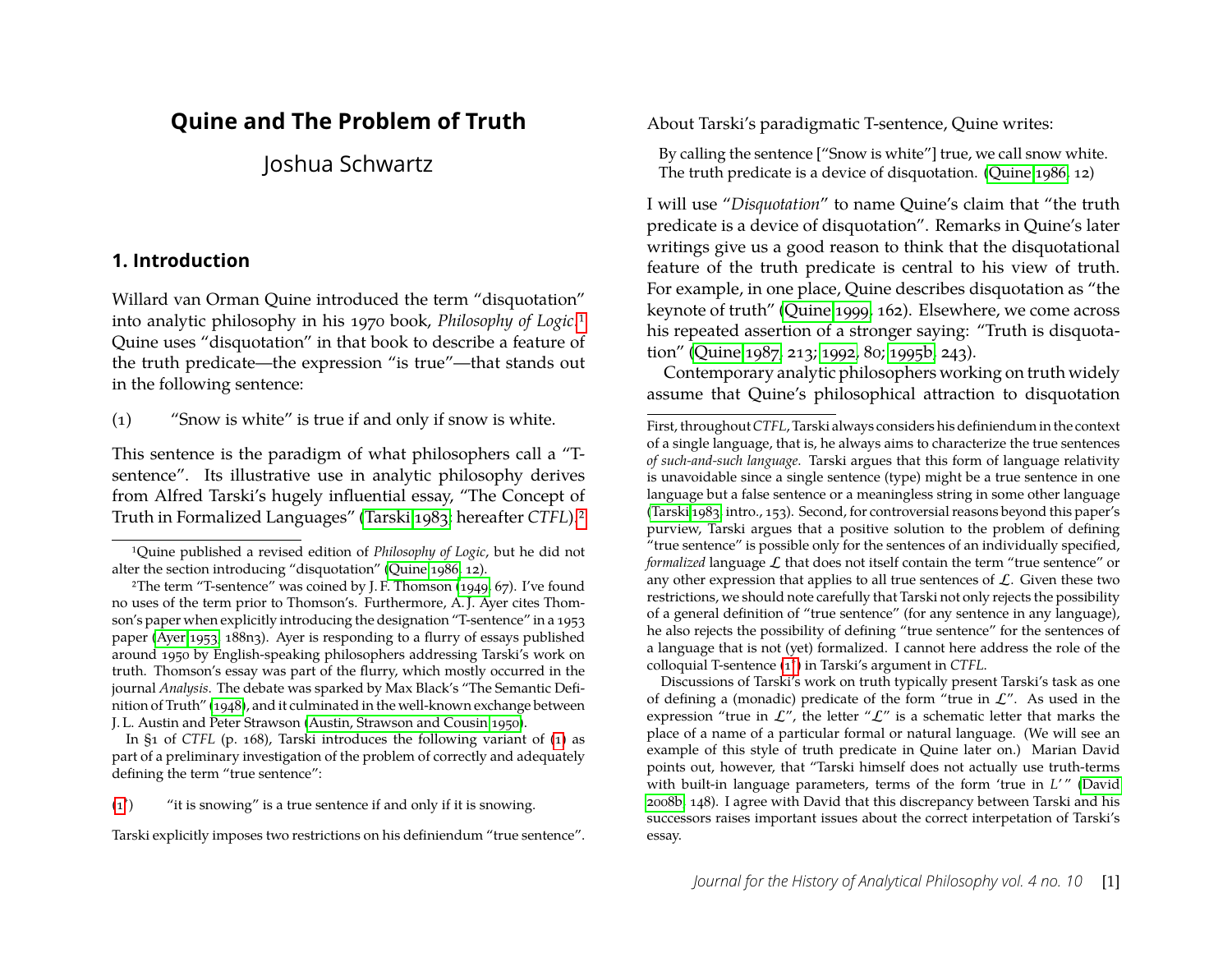stems from his commitment to a view about truth called deflationism. What is common to various expressions of deflationism is a worry about "the traditional problem of truth". This "traditional problem" is the metaphysical problem of identifying the nature of truth[.3](#page-2-0) Deflationists worry that, in fact, there is no such problem, that the metaphysical problem of truth is a *Scheinproblem*[.4](#page-2-1) Quine is often presented in the literature as the progenitor of a variety of deflationism dubbed disquotationalism (see [Field 1986,](#page-23-4) 59; [David 1994,](#page-23-5) 3–5, 52–53, 62–68, 94–104; [Blackburn and Simmons 1999,](#page-23-6) 12; [Lynch 2001,](#page-24-0) 421, 424; [Hor](#page-24-1)[wich 2010,](#page-24-1) 20, 30; [Armour-Garb and Woodbridge 2010,](#page-23-7) 66–67; [Horsten 2011,](#page-24-2) 50, 63; [Burgess and Burgess 2011,](#page-23-8) 41–44). According to this presentation, Quine thinks that a good account of disquotation is an axiomatic theory of truth that looks like the collection of T-sentences patterned after [\(1\)](#page-1-2); one T-sentence for each sentence of the language. And, the story continues, Quine's saying, "truth is disquotation", expresses his view that a good account of disquotation exhausts what there is to say about truth; no formulation correctly identifying truth's nature is forthcoming[.5](#page-2-2)

In this paper, I will challenge the widespread picture of Quine as proto-deflationist by asking a question that commentators have not directly addressed: how does Quine understand the

<span id="page-2-2"></span>5Unless the collection of T-sentences itself furnishes the correct formulation. However, substantivists (anti-deflationists) do not accept that a collection of T-sentences provides an adequate answer to the question "What is truth?"; they insist that something else is needed. Furthermore, deflationists argue that T-sentences fail to provide *any* answer to this question. The argument I have in mind is what Gila Sher terms "the radical disunity argument" [\(Sher](#page-25-9) [2004,](#page-25-9) 8–10).

philosophical problem of truth in the first place? Quine appears to agree with the deflationist that philosophers should not put in any work on the metaphysical problem of identifying truth's nature. This does not imply, however, that Quine does not recognize a philosophical problem of truth. The primary thesis that I will elaborate and defend in this paper is that, for Quine, disquotation itself is the problematic phenomenon calling for philosophical investigation (rather than serving as a primitive of a deflationistic truth-theory). In Section [2,](#page-3-0) I draw on neglected texts from Quine's corpus to establish that Quine attributes to disquotation a puzzling dual nature. This perplexity of disquotation is the basis of the Quinean problem of truth. In Section [3,](#page-9-0) I will argue that, for Quine, the perplexity of disquotation is implicated in the need to provide for the truth predicate the kind of "construction" that Quine describes in §53 of *Word and Object* as "paradigmatic of what we are most typically up to when in a philosophical spirit we offer an 'analysis' or 'explication' of some hitherto inadequately formulated 'idea' or expression" [\(Quine 1960d,](#page-24-3) 258). Building on recent work by other Quine scholars, I show that, according to Quine, the truth predicate calls for explication in virtue of disquotation's perplexity coupled with the truth predicate's "utility" for logic. To conclude, I briefly return to the relationship between Quine's alethiology and contemporary deflationism.

Before I turn to my re-reading of Quine, let me define the term "disquotation" more carefully. I rely on a definition that Quine provides in *Pursuit of Truth*:

The truth predicate will be said to *disquote* a sentence *S* if the form

is true if and only if

comes out true when *S* is named in the first blank and written in the second. Thus what the disquotational account of truth says is that the truth predicate disquotes every eternal sentence. [\(Quine 1992,](#page-25-5) 83)

<span id="page-2-0"></span><sup>3</sup>Accounts of the metaphysical problem of truth are provided by [David](#page-23-5) [\(1994,](#page-23-5) 7–13) and [Lynch](#page-24-0) [\(2001,](#page-24-0) 1–5).

<span id="page-2-1"></span><sup>4</sup>For statements of deflationism's skepticism about the problem of truth, see [David](#page-23-5) [\(1994,](#page-23-5) 3–4); [Blackburn and Simmons](#page-23-6) [\(1999,](#page-23-6) 3); [Wright](#page-25-7) [\(1999,](#page-25-7) 205); [Lynch](#page-24-0) [\(2001,](#page-24-0) 5, 421); [Vision](#page-25-8) [\(2004,](#page-25-8) 8); [Beall and Glanzberg](#page-23-9) [\(2008,](#page-23-9) 171); [Damnjanovic](#page-23-10) [\(2010,](#page-23-10) 46); [Horsten](#page-24-2) [\(2011,](#page-24-2) 146).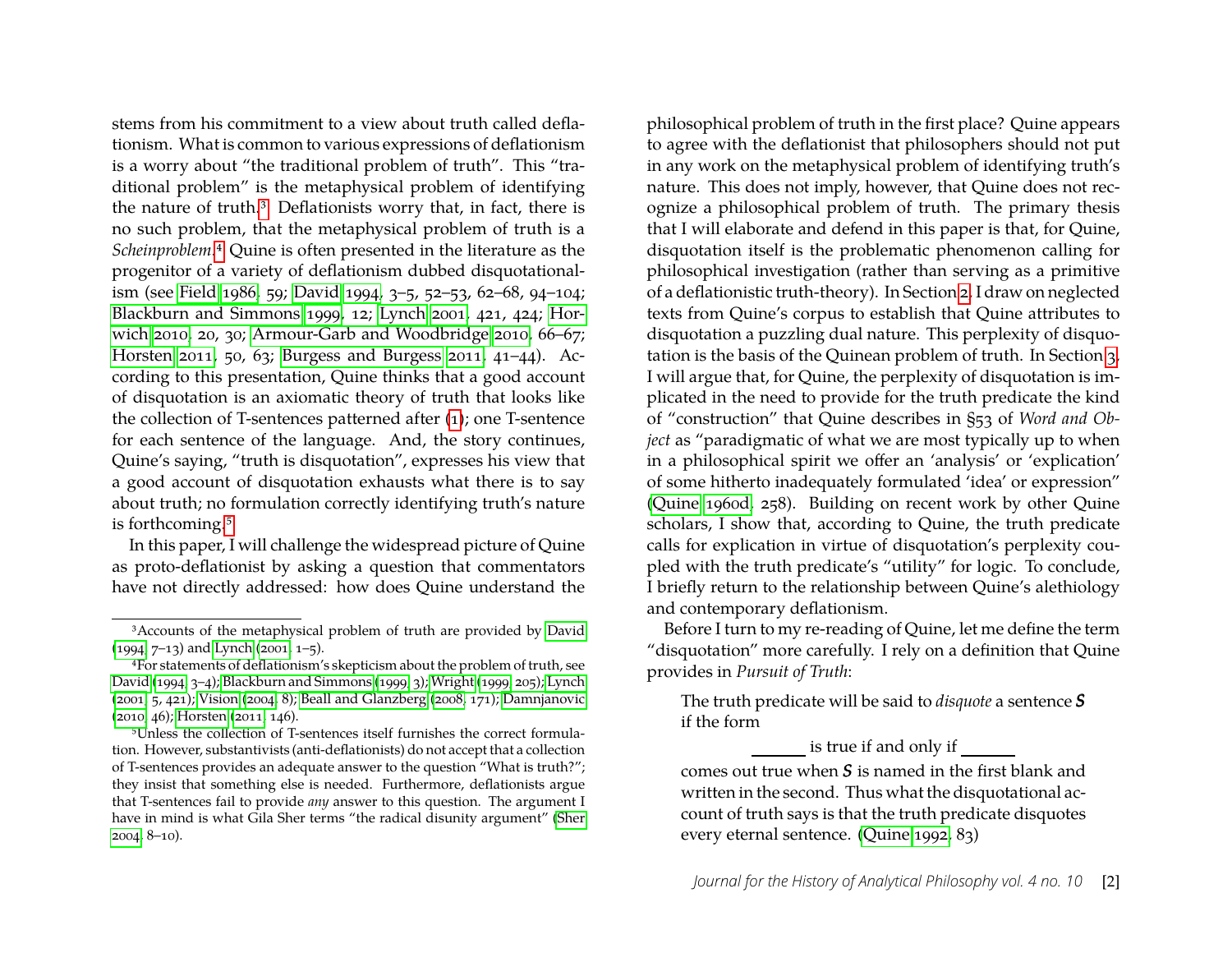Quine's definition of disquotation presupposes that "*S*" ranges over*eternal* sentences. An eternal sentence is one whose productions all share the same truth-value regardless of who produces it, when it is produced, and where it is produced. I will presuppose Quine's restriction of disquotation to eternal sentences[.6](#page-3-1) One way to name a sentence is to write it down between quotation marks. If we restrict our attention to this way of naming sentences, then the form that Quine mentions is the "disquotation schema":

<span id="page-3-2"></span>(D)  $"$ ......" is true if and only if .......

Suppose that *S* is the sentence "Snow is white". Then, writing down *S* in both blank spaces of [\(D\)](#page-3-2) yields the paradigmatic T-sentence from Tarski, viz., [\(1\)](#page-1-2).<sup>7</sup> Since (1) is true, it follows from Quine's definition that the truth predicate disquotes "Snow is white". Strictly speaking, then, disquotation is a relation that obtains between the truth predicate and a sentence *S* when the T-sentence for *S* patterned after [\(1\)](#page-1-2) is true. By "the disquotational feature of the truth predicate" or simply "disquotation" (lowercase "d"), I will understand the relational property of "is true" defined by the truth of illustrative T-sentences. If the truth predicate disquotes every eternal sentence—if it satisfies Quine's "disquotational account of truth"—then I will say that the truth predicate itself is "disquotational".

#### <span id="page-3-0"></span>**2. The Perplexity of Disquotation**

To advance my interpretation of Quine, I will draw from his discussion of truth in a five-page paper that he presented at a symposium on J. L. Austin's philosophy in 1965 [\(Quine 1969a\)](#page-24-4). I will begin by introducing key passages from Quine's paper to ground my basic claim that Quine recognizes a problem of truth and that this problem is to understand disquotation. I will then show that Quine's conception of the problem of truth as disquotation rests on his view that this property of the truth predicate possesses a perplexing dual nature.

In his short essay on Austin, Quine offers the following provocative analogy:

<span id="page-3-5"></span>[I] The problem of the perturbations of Mercury turned out to be one of the keys to the relativity of space and time, and the problem of truth turned out to be one of the keys to the relativity of set theories. [\(Quine 1969a,](#page-24-4) 90)

"The perturbations of Mercury" describes the precession of Mercury's elliptical orbit around the Sun and the resulting circular motion of the point where the former moves closest to the latter. Discrepancies between measurements of this circular motion and Newtonian celestial mechanics remained unresolved until Einstein famously demonstrated that his General Theory of Relativity accounts for the measurements in question [\(Crowe](#page-23-11) [2007,](#page-23-11) 290–91). Set theory, as Quine describes it elsewhere, is "the mathematics of classes" [\(Quine 1969b,](#page-24-5) 1). $8$  A particular

<span id="page-3-1"></span><sup>6</sup>Since few of the sentences we routinely produce are eternal, what Quine has in mind are largely idealized linguistic forms or orthographical types. For Quine's view of what a linguistic form is, see [Quine](#page-24-3) [\(1960d,](#page-24-3) 194–95). Quine's restriction of applications of the truth predicate to (eternal) sentences should not be confused with his view of the primary bearers of truth and falsity. According to Quine, "[w]hat are best seen as primarily true or false are not sentences but events of utterance" [\(Quine 1986,](#page-25-1) 13). Treating (eternal) sentences as the bearers of truth and falsity, Quine writes elsewhere, "is the convenient line for theoretical purposes" [\(Quine 1992,](#page-25-5) 79); see also [Quine](#page-25-10) [\(1982,](#page-25-10) 1, 4). We will see in Section [3](#page-9-0) that these "theoretical purposes" include the purposes of logic. Consequently, for Quine, if we call sentences true or false, then we have already adopted a logical point of view. Thanks to Juliet Floyd for pressing this point.

<span id="page-3-3"></span><sup>&</sup>lt;sup>7</sup>See [Quine](#page-25-11) [\(1980d,](#page-25-11) 134). Note that Tarski would argue that the application of [\(D\)](#page-3-2) to the sentences of colloquial or natural language is inconsistent and that, therefore, [\(D\)](#page-3-2) is unacceptable.

<span id="page-3-4"></span><sup>8</sup>Quine [\(1969b,](#page-24-5) 4) quotes Ernst Zermelo's description of the motivation for this study: "Set theory is that branch of mathematics whose task is to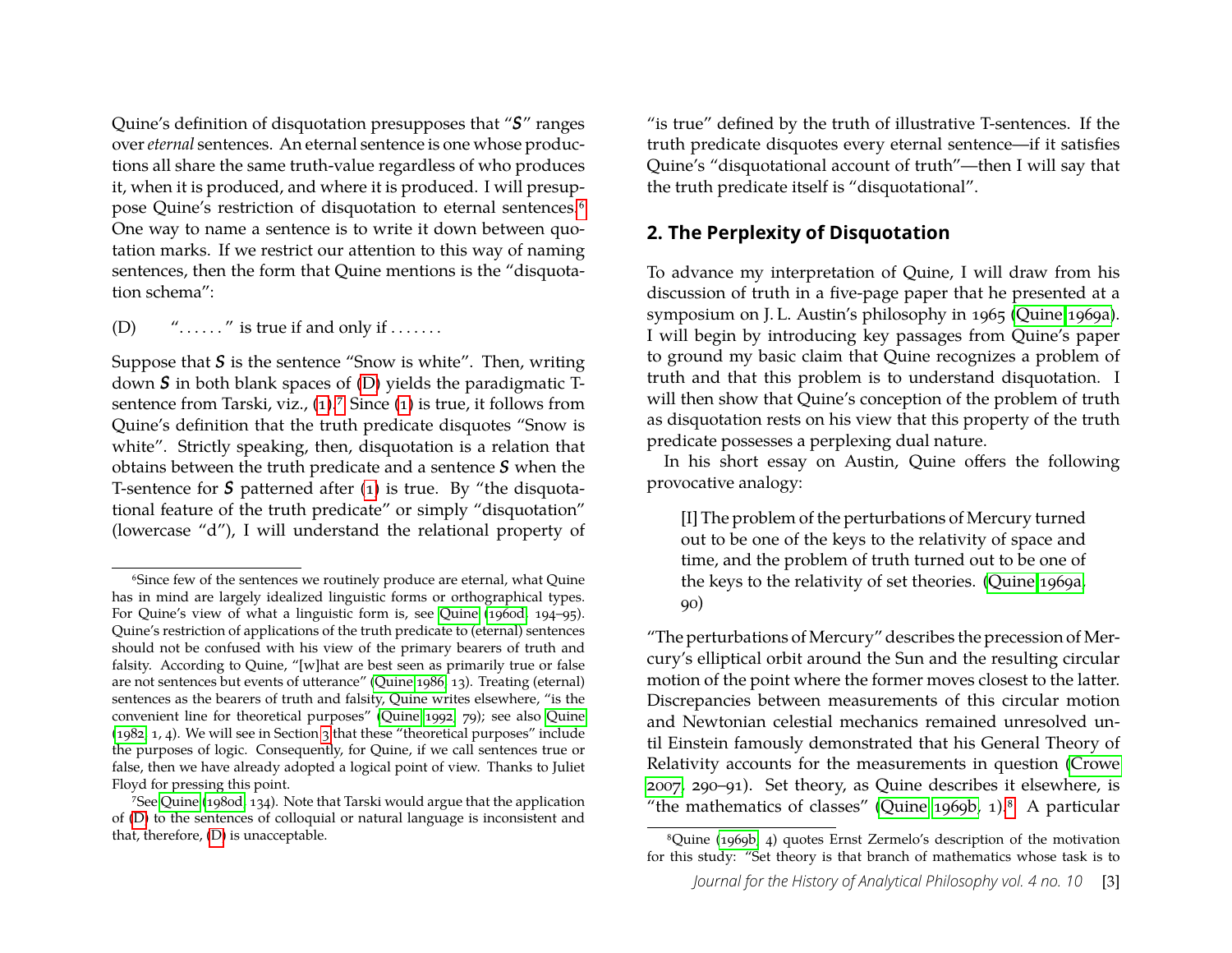theory of sets is a collection of axioms formulated in the notation of first-order quantification theory augmented by a single two-place predicate that symbolizes the membership relation. Axioms of set theory express conditions on the existence or construction of sets (as well as their identity and distinctness).

Quine's curious remark about the problem of truth in passage [\[I\]](#page-3-5) caps a brief discussion of Austin on truth. The discussion is largely negative. According to Quine, Austin's approach to the topic of truth suffers from Austin's failure to seriously reflect on Tarski's contributions to alethiology in *CTFL*. At the end of *How To Do Things With Words*, Austin reveals that there are "two fetishes, which I admit to an inclination to play Old Harry with, viz., (1) the true/false fetish, (2) the value/fact fetish" [\(Austin](#page-23-12) [1975,](#page-23-12) 151)[.9](#page-4-0) Responding to Austin's confession Quine writes:

[II] That book would have been different, in respect of one of its avowed motives at any rate, if Austin had appreciated Tarski's work on truth. Ironically, I think it was overattention to a demarcation of disciplines that deprived him of Tarski's insights. It was overattention to the demarcation of the study of English usage. But this in turn was due, I think, to a basic impatience with philosophical perplexity. [\(Quine 1969a,](#page-24-4) 89)

Whether or not Quine's critique of Austin actually makes contact with Austin's way of doing philosophy is not an issue I will address. For my purposes, the key issue is what Quine's critique discloses about *Quine's* view of truth and the "patience" required for appreciating its "philosophical perplexity". Quine substantiates his charge against Austin concerning Tarski's work by contrasting Austin's and Tarski's respective attitudes towards the disquotational feature of the truth predicate:

<span id="page-4-2"></span>[III] In his scintillating essay "Truth", Austin himself went part way down Tarski's path. In a footnote he even cited Tarski's paradigm, " 'It is raining' is true if and only if it is raining," and commented: "So far so good." Then he looked into usage to add to the story. Tarski, in contrast, focused on the mathematical significance of his paradigm. . . . A conclusion that follows from [Tarski's work] is the openness of set theory: for each consistent set theory there is a stronger. [\(Quine 1969a,](#page-24-4)  $89 - 90$ )<sup>10</sup>

The claim that Tarski's work on truth demonstrates "the openness of set theory" is what Quine has in mind when he says in passage [\[I\],](#page-3-5) which directly follows [\[III\]](#page-4-2) in the article, that "the problem of truth turned out to be one of the keys to the relativity of set theories." This alleged relationship between "the problem of truth" and the "openness" or "relativity" of the theory of sets constitutes a central strand of Quine's alethiology, but the topic is too large to address in this paper[.11](#page-4-3) What I want to draw attention to presently is Quine's use of phrase "the problem of truth". Quine identifies the problem of truth with the focus of Tarski's concerns in *CTFL*. But, in passage [\[III\],](#page-4-2) Quine describes Tarski's focus as pertaining to "the mathematical significance" of illustrative, informal T-sentences. In other words, passages [\[I\]](#page-3-5) and [\[III\]](#page-4-2) show that, for Quine, "the problem of truth" describes the task of understanding the disquotational feature of the truth predicate.

investigate mathematically the fundamental notions of 'number', 'order', and 'function' taking them in their pristine, simple form, and to develop thereby the logical foundations of all of arithmetic and analysis."

<span id="page-4-0"></span><sup>9&</sup>quot;Old Harry" is a name of the devil. Austin is saying he likes to play devil's advocate by opposing (1) and (2).

<span id="page-4-1"></span><sup>10</sup>Quine adds: "This also follows from Gödel's work; and Tarski's work strikingly illuminates Gödel's." As indicated, there is more to this passage. I present the elided material later in this section.

<span id="page-4-3"></span><sup>11</sup>Quine sets out the line of thinking behind his claim in the following places: Quine [\(1952;](#page-24-6) [1986,](#page-25-1) 40–46; [1987,](#page-25-4) 174–16, 215–16; [1992,](#page-25-5) 84–90; [1994c,](#page-25-12) 425–28).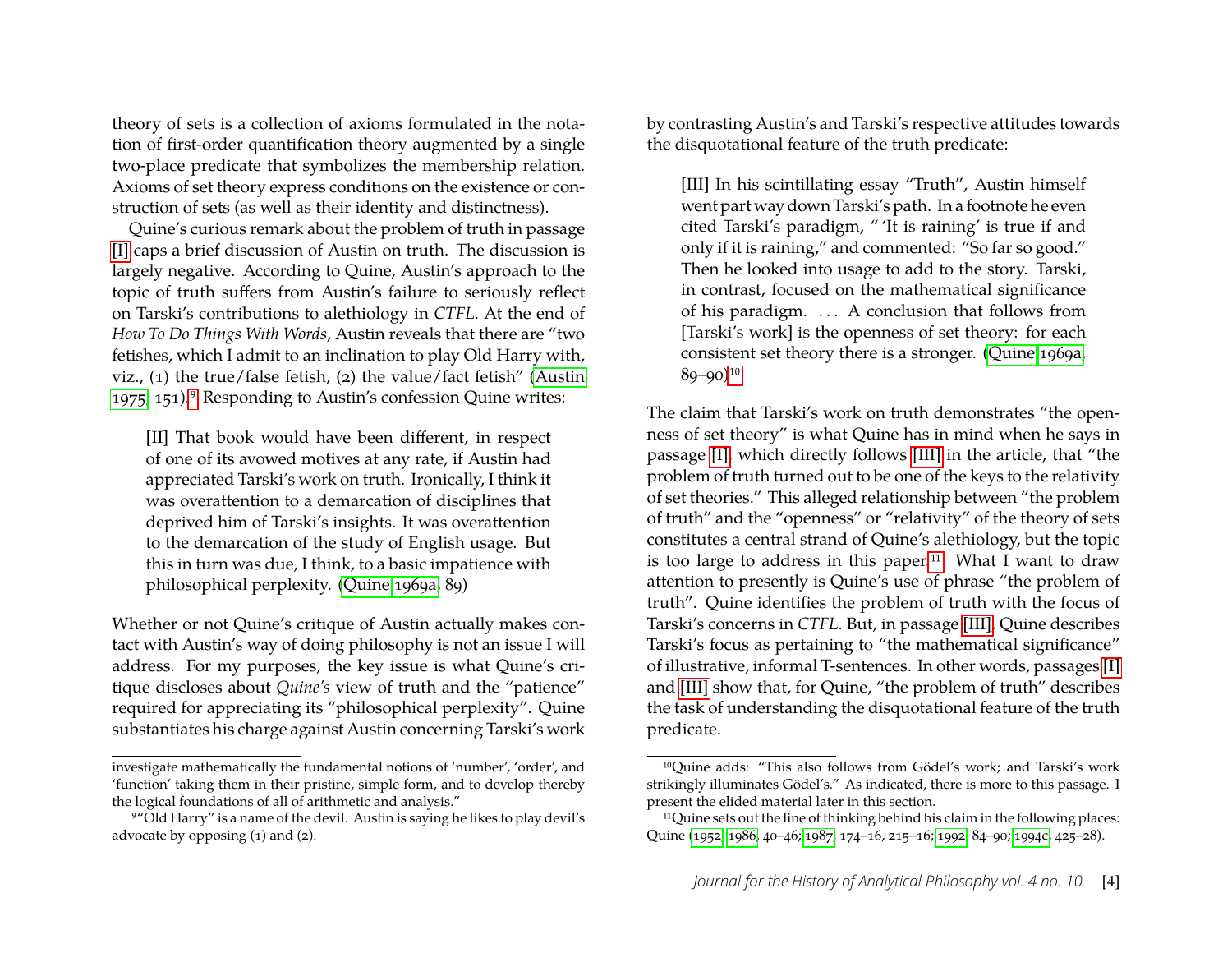Compared with his other writings on truth, Quine's comments in "On Austin's Method" are admittedly special. As far as I can tell, Quine does not use the phrase "the problem of truth" elsewhere in his published writings to pick out a difficulty in understanding disquotation. However, as I will show, what Quine *means* by "the problem of truth" (as disquotation) in the essay on Austin *is* something that he describes in other writings about truth and disquotation. So, my attempt to lay hold of Quine's alethiology by foregrounding his view of the problem of truth does not rest solely upon an isolated occurrence of "the problem of truth" in his paper on Austin's philosophy.

To unearth Quine's view of the problem of truth as disquotation, let me address a possible objection to my interpretation. According to my reading of Quine, the phenomenon of disquotation is a source of philosophical perplexity. But, the objection runs, this reading conflicts with various comments in Quine's writings that affirm the "transparency", "intelligibility", and "clarity" of a disquotational truth predicate. For example, referring to the paradigmatic T-sentence about white snow, Quine writes:

We understand what it is for the sentence 'Snow is white' to be true as clearly as we understand what it is for snow to be white. Evidently one who puzzles over the adjective 'true' should puzzle over the sentences to which he ascribes it. 'True' is transparent. [\(Quine](#page-25-5) [1992,](#page-25-5) 82)

In this passage, Quine suggests, *against* my reading, that a disquotational truth predicate is precisely *not* something that we should "puzzle over". In another place, Quine writes that disquotation "intelligibly demarcates all our intelligible truths, by rendering the truth of each sentence as intelligible as the sentence itself" [\(Quine 1987,](#page-25-4) 214; cf. [1980d,](#page-25-11) 134, 138; [Tarski 1983,](#page-25-0) 157). It certainly appears difficult to square this talk of the "transparency" and "intelligibility" of disquotation with my proposal

that, for Quine, disquotation generates philosophical perplexity or a puzzle that merits the title "the problem of truth".

My response to this objection is that Quine's remarks about the "transparency", "intelligibility", and "clarity" of disquotation are *part* of his description of disquotation's perplexity. To see this, we need to examine the elided material in passage [\[III\]](#page-4-2) from Quine's essay on Austin:

<span id="page-5-0"></span>[III'] In his scintillating essay "Truth", Austin himself went part way down Tarski's path. In a footnote he even cited Tarski's paradigm, " 'It is raining' is true if and only if it is raining," and commented: "So far so good." Then he looked into usage to add to the story. Tarski, in contrast, focused on the mathematical significance of his paradigm. For all its surface triviality, the paradigm is quickly shown to have extraordinary powers. For one thing, it suffices, of itself, to determine truth uniquely. If there are two truth predicates 'True<sub>1</sub>' and 'True<sub>2</sub>', both fulfilling the paradigm, then the two are coextensive. More remarkable still, as Tarski showed, not even one truth predicate can quite fulfill the paradigm, on pain of contradiction. Yet, as he went on to show in the more laborious stretches of his "Wahrheitsbegriff", a predicate fulfilling the paradigm can after all be constructed suitable to any preassigned language that is fixed in vocabulary and formal in its logical structure, provided that we bring to the construction certain set-theoretic aids from beyond the bounds of the preassigned language itself. A conclusion that follows from all of this is the openness of set theory: for each consistent set theory there is a stronger. [\(Quine](#page-24-4) [1969a,](#page-24-4) 89–90)

Again, I will set aside Quine's claim about the alleged implications of Tarski's work on the problem of truth for the theory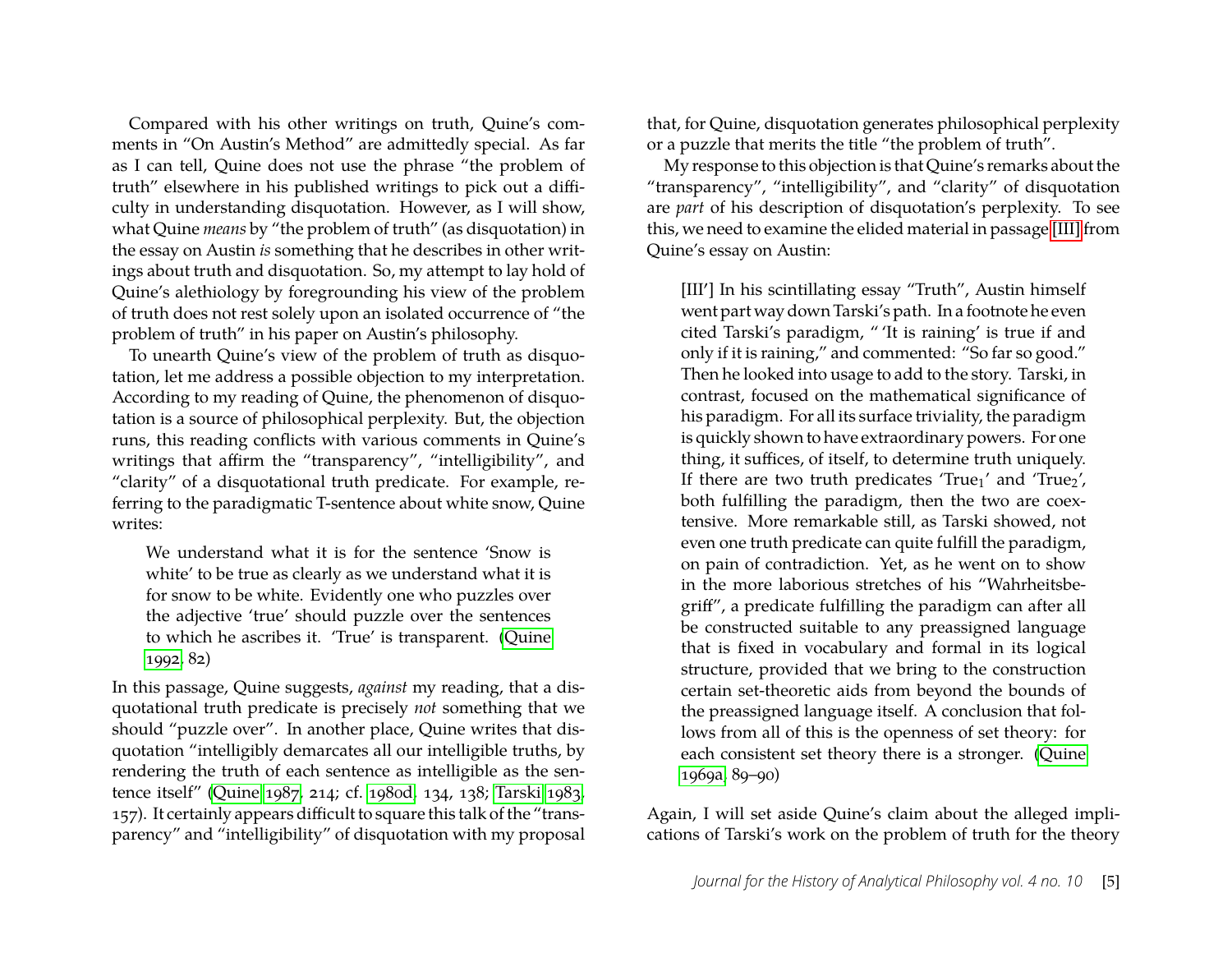of sets. My concern is Quine's remark that the disquotational pattern exemplified by illustrative T-sentences exhibits "extraor-.<br>dinary powers". He appears to identify two such powers in [\[III](#page-5-0)']. One power of disquotation is that the disquotation schema [\(D\)](#page-3-2) "suffices, of itself, to determine truth uniquely." The second power is that "not even one truth predicate can quite fulfill the paradigm [schema [\(D\)](#page-3-2)], on pain of contradiction." I submit that, for Quine, these are two opposing powers that jointly constitute the perplexity of disquotation. I address these "powers" in turn.

What does it mean to say that disquotation "determines truth uniquely"? In [\[III](#page-5-0)'], Quine states that any two truth predicates "both fulfilling the paradigm . . . are coextensive." The problem, however, is that these remarks are ambiguous (see [Ketland 1999;](#page-24-7) [Bays 2009\)](#page-23-13). On the one hand, focusing on Quine's use of "coextensive", we might interpret him as holding that disquotation or schema [\(D\)](#page-3-2) "implicitly defines" truth in the sense of "implicit definition" that figures in standard, model-theoretical formulations of Beth's Theorem[.12](#page-6-0) On the other hand, we might understand Quine as maintaining that disquotation "determines truth uniquely" in the following sense: for any two disquotational truth predicates restricted to the same language, say, "True<sub>1</sub>" and "True<sub>2</sub>", and for any sentence S of the language, either both "True<sub>1</sub>" and "True<sub>2</sub>" apply to  $S$  or both truth predicates fail to apply to *S*.

If the "power" of disquotation in question is the power to implicitly define truth, then Quine's conception of the problem of truth as disquotation rests on a falsehood: schema [\(D\)](#page-3-2) does not implicitly define truth in the sense of "implicit definition" that figures in textbook formulations of Beth's Theorem[.13](#page-6-1) But, there is no textual support for ascribing this false belief to Quine.

Wherever Quine elaborates the claim that disquotation "determines truth uniquely", he does so along the lines of the second reading in the preceding paragraph. Quine's discussion of truth in "Notes on the Theory of Reference" provides a clear example supporting this claim. In this paper, Quine discusses a version of [\(D\)](#page-3-2) that features a truth predicate whose application is explicitly confined to the sentences of a predetermined language  $\mathcal{L}$ :

<span id="page-6-3"></span>(D')  $\ldots$   $\ldots$  is true-in- $\mathcal{L}$  if and only if  $\ldots$  ... . ...<sup>14</sup>

About [\(D'\)](#page-6-3), Quine states that it ...

. . . leaves no ambiguity as to the extension, the range of applicability, of the verb in question  $["$  is true-in- $\mathcal{L}"]$ ... [T]his is seen as follows. Supposing two different interpretations of 'is true-in- $\mathcal{L}'$  compatible with  $(D')$ , let us distinguish them by writing 'true<sub>1</sub>-in- $\mathcal{L}'$  and 'true<sub>2</sub>-in- $\mathcal{L}'$ , and let  $(D'_1)$  and  $(D'_2)$  be  $(D')$  with these respective subscripts inserted. From  $(D'_1)$  and  $(D'_2)$  it follows logically that

' ' is true<sub>1</sub>-in- $\mathcal L$  if and only if ' ' is true<sub>2</sub>- $\mathcal L$ , no matter what statement of  $\mathcal L$  we write for ' Thus truth<sub>1</sub>-in- $\mathcal{L}$  and truth<sub>2</sub>-in- $\mathcal{L}$  coincide. [\(Quine](#page-25-11) [1980d,](#page-25-11) 136)

This passage establishes that Quine's talk about disquotation's power of "determining truth uniquely" commits him only to the claim that the applications of any two disquotational truth predicates coincide (when the uses of those predicates are confined to the sentences of a single language; cf. [Quine 1992,](#page-25-5) 66–67).

<span id="page-6-0"></span><sup>12</sup>This is Ketland's view [\(Ketland 1999,](#page-24-7) 84). For a statement of Beth's Theorem, see [Bays](#page-23-13) [\(2009,](#page-23-13) 1065).

<span id="page-6-1"></span><sup>13</sup>See the proof of Theorem 4 in [Ketland](#page-24-7) [\(1999,](#page-24-7) 84–85); compare [Bays](#page-23-13) [\(2009,](#page-23-13) 1066).

<span id="page-6-2"></span><sup>14</sup>Alongside his discussion of truth, Quine also considers the semantical concepts of satisfaction ("truth-of") and naming. I ignore this detail in the following remarks. " $(D')''$  $(D')''$  is " $(7)''$  in the running enumeration of formulas in Quine's paper. I replace " $(7)$ " and its indexed variants with " $(D')$ " in the next quotation.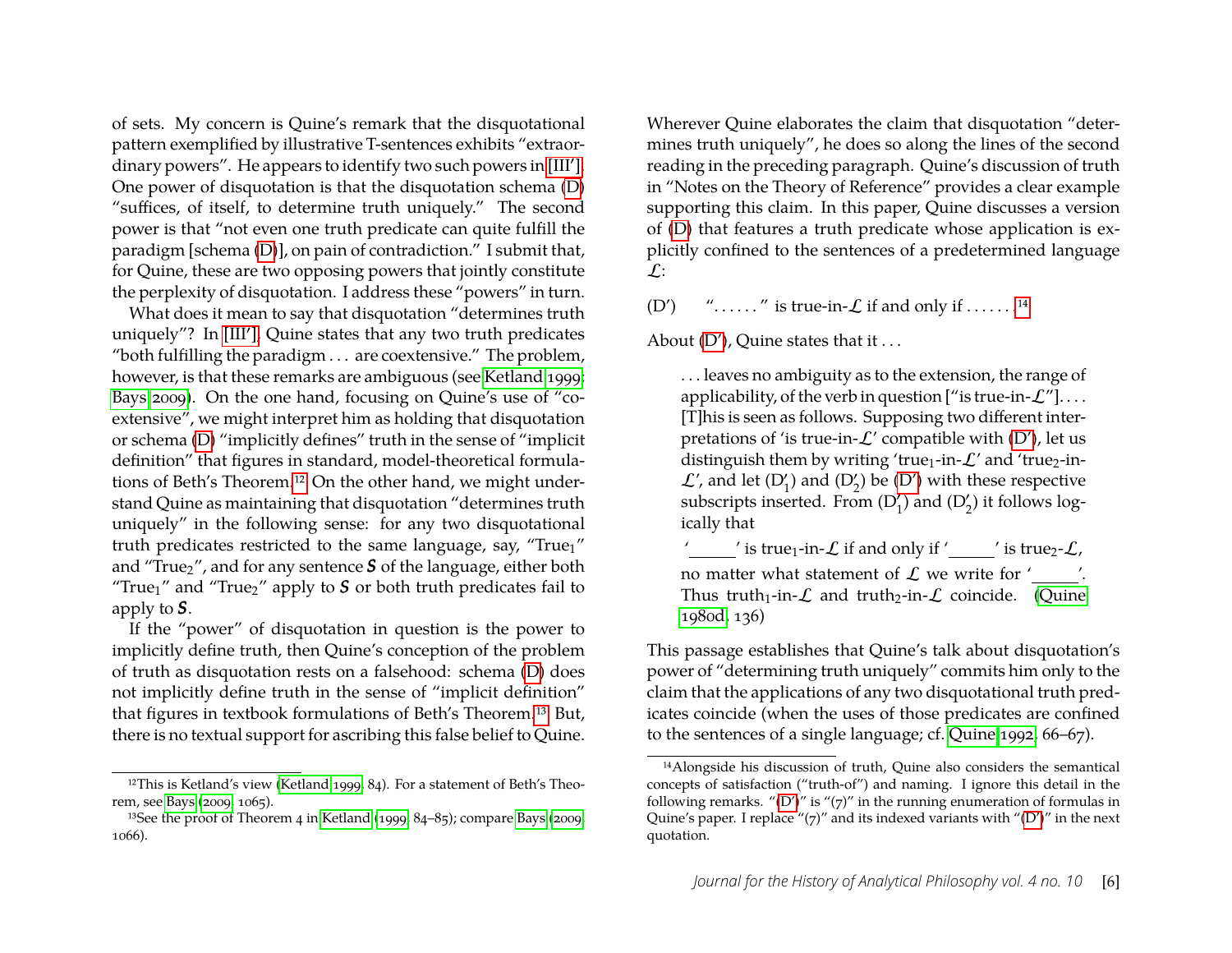Disquotation's power of unique determination is surprising since singular applications of a disquotational truth predicate strike us as trivial; the truth of a T-sentence seems to issue directly from our grasp of the truth predicate that occurs in it. Of course, our understanding of any particular T-sentence also rests on our grasp of the sentence to which the truth predicate is applied. As Quine sees things, however, this only serves to highlight the "*peculiar* clarity" enjoyed by a disquotational truth predicate [\(Quine 1980d,](#page-25-11) 134; my emphasis). The intelligibility and seeming triviality of disquotation is "peculiar" since, as Quine asserts in passage [\[III](#page-5-0)'], no truth predicate can even *be* disquotational "on pain of contradiction". This is the second "power" that attaches to disquotation. Quine is alluding in [\[III](#page-5-0)'] to the notorious liar's paradox, which he formulates elsewhere in terms that are "purified for logical purposes", that is, by an "eternal" liar's sentence:

'yields a falsehood when appended to its own quotation' yields a falsehood when appended to its own quotation. [\(Quine 1992,](#page-25-5) 82)

Quine's liar's sentence specifies nine words and says of this sequence that when written down twice with the first occurrence in quotation marks, the result is not true[.15](#page-7-0) But Quine's liar's sentence *is* the result of quoting the nine-word sequence and then attaching those nine words to the quotation. So Quine's liar's sentence says that Quine's liar's sentence is a falsehood [\(Quine 1962,](#page-24-8) 7). We can prove that the very disquotational pattern that determines truth uniquely yields a contradiction when applied to Quine's liar's sentence[.16](#page-7-1)

My reading of passage [\(III](#page-5-0)') demonstrates that Quine conceives of disquotation as possessing a dual nature[.17](#page-7-2) Given the power of disquotation to determine the application of the truth predicate uniquely by way of trivialities, disquotation confers maximal clarity on the truth predicate (from Quine's extensionalist point of view). Yet, in virtue of leading to inconsistency, disquotation makes the truth predicate maximally unclear—some part of the content of a disquotational truth predicate, opaque to us, permits inference of any sentence we like from its use, which trivializes the (classically understood) relation of logical

true "not true *N*\*not true *N*\*" iff not true *N*\*not true *N*\*

Since  $N^*$ not true  $N^*$  is "not true  $N^*$ not true  $N^{*}$ ", substituting in the right branch yields

true "not true *N*\*not true *N*\*" iff not true "not true *N*\*not true *N*\*"

from which an explicit contradiction is derivable.

<span id="page-7-0"></span><sup>15</sup>Quine assumes that "is false" and "is not true" are interchangeable [\(Quine](#page-25-5) [1992,](#page-25-5) 83).

<span id="page-7-1"></span><sup>16</sup>I'm assuming that the reasoning presupposed in demonstrating the inconsistency of a schema like [\(D\)](#page-3-2) is classical. In *Quiddities*, Quine presents his liar's sentence as a "solution" to the problem of devising "a sentence that says

of itself that it is false without venturing outside the *timeless* domain of pure grammar [i.e., concatenation theory] and logic" [\(Quine 1987,](#page-25-4) 148; my emphasis). This is to say that Quine's liar's sentence is an eternal sentence. Again, the distinguishing feature of an eternal sentence is that all of its productions have the same truth-value. Quine's liar's sentence satisfies this property since no production of it has a classical truth-value.

To see that Quine's liar's sentence refutes the general validity of schema [\(D\)](#page-3-2), consider the following argument that is adapted from Raymond Smullyan [\(1957\)](#page-25-13). First, we need some definitions. If  $\alpha$  is an expression, then  $^{\ast}\alpha^{\ast}$  is the *formal quotation* that denotes α, and α\*α\* is the *norm* of α, viz., the expression consisting of α followed directly by its formal quotation. If *t* is a formal quotation, then *Nt* is also a term that denotes the norm of the expression named by *t*. Now consider the following sentence, which I'll call "Liar<sub>O</sub>": not true  $N^*$ not true  $N^*$ . Liar<sub>O</sub> partially formalizes Quine's liar's sentence. It says that *N*\*not true *N*\* is not true, i.e., the norm of the expression "not true *N*" is not true. By definition, the colloquial truth predicate "true" disquotes Liar<sub>O</sub> if the following (homophonic) T-sentence is true ("iff" abbreviates "if and only if"):

<span id="page-7-2"></span><sup>17</sup>Quine's view derives, I think, from his careful reading of the early sections of Tarski's *CTFL*, specifically, Tarski's claim that some—but not all—Tsentences count as "partial definitions" of the truth of a sentence [\(Tarski 1983,](#page-25-0) 158).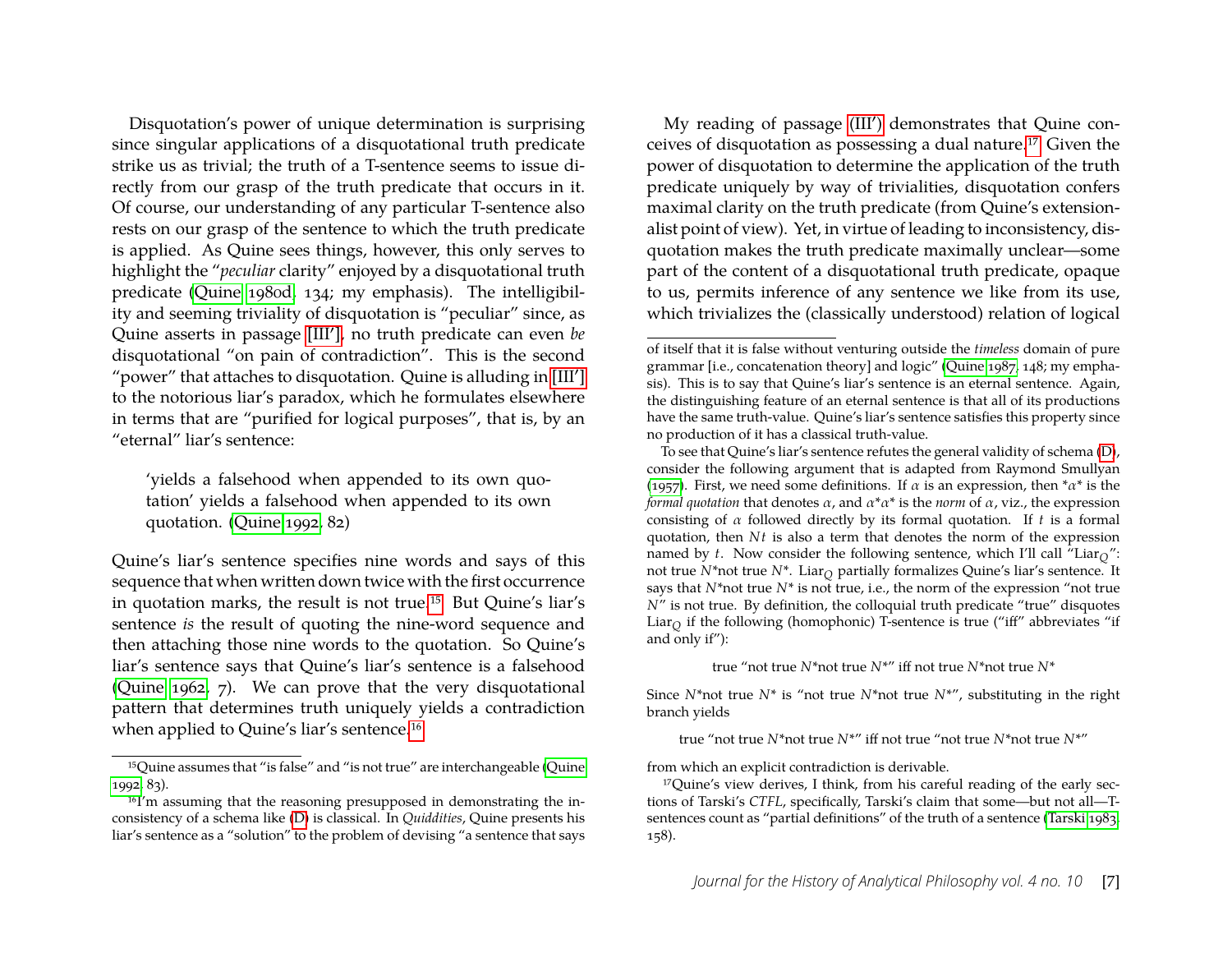consequence. The Quinean puzzle concerning disquotation is how this (relational) property *can* make one and the same term maximally clear and maximally unclear[.18](#page-8-0)

I claimed that my interpretation of Quine's view of the problem of truth as disquotation does not rest solely on the evidence provided by his paper on Austin. I will briefly justify this claim. In his last book, Quine describes disquotation as a "seriocomic blend of triviality and paradox" [\(Quine 1995a,](#page-25-14) 67). There, he makes the same point about the dual nature of disquotation that he makes in his essay on Austin thirty years prior:

Disquotation has lent truth an air of triviality. . . . Far from triviality, disquotation determines truth uniquely. If two predicates 'true' and 'True' both fulfill disquotation, they are coextensive; . . . Disquotation *even determines truth more than uniquely* . . . plunging it into paradox. [\(Quine 1995a,](#page-25-14) 66–67)

The text that I set in italics is puzzling. What does it mean for a (truth) predicate to be determined "more than uniquely"? Presumably, to say that disquotation determines truth "more than uniquely" is just to say that it determines truth non-uniquely. So, in the preceding passage, Quine asserts that disquotation determines truth both uniquely and non-uniquely. I take it that Quine's language is intended to convey his sense that disquotation is a perplexing phenomenon. Let me cite two more similar passages from Quine's writings:

[I]t is hard to think of disquotation as deflationary, or as mere, when we reflect that it pins truth . . . down uniquely. No two truth predicates . . . can fulfill disquotation across the board without being coextensive.

It even pins them down more than uniquely. No *one* truth predicate can fulfill disquotation across the board, on pain of contradiction. Deflationary indeed! [\(Quine 1994b,](#page-25-15) 228[\)19](#page-8-1)

[T]here is surely no impugning the disquotation account; no disputing that 'Snow is white' is true if and only if snow is white. Moreover, it is a full account: it explicates clearly the truth or falsity of every clear sentence. It is even more than a full account: it imposes a requirement on the truth predicate that is too strong for any predicate within the language concerned—on pain of contradiction. [\(Quine 1992,](#page-25-5) 39)<sup>20</sup>

The preceding passages together with Quine's piece on Austin provide evidence that Quine is genuinely perplexed by the phenomenon of disquotation. To my knowledge, that Quine *is* puzzled by disquotation has received little in the way of scholarly comment. Literature on Quine's view of truth fails to register this dimension of his view because commentators focus on Quine's claims about the clarity of disquotation—its "power to determine truth uniquely"—while abstracting from his claims about its unclarity, viz., its paradox-producing "power". In other words, the reason why commentators fail to appreciate Quine's view of the problem of truth is directly connected with the shape of the perplexity that Quine thinks is generated by disquotation. Quine's texts show that he conceives of the opposing powers of disquotation as aspects of a single, unified phenomenon, that is, the Quinean problem of truth rests on the apparent *coexistence* of disquotation's power to produce semantical paradox and its power to determine truth uniquely.

<span id="page-8-0"></span><sup>&</sup>lt;sup>18</sup>Michael Kremer suggested in conversation formulating the perplexity in question in terms of "maximal clarity" and "maximal unclarity".

<span id="page-8-1"></span><sup>&</sup>lt;sup>19</sup>Juliet Floyd once told me in conversation that Quine said, of the deflationary theory of truth, that he never understood "the mereness of the mere". I take it that Quine was thinking of statements like "truth is merely disquotation", which might be used to characterize a deflationistic view of truth.

<span id="page-8-2"></span><sup>20</sup>Again, what does it mean to have "more than a full account"? Puzzling phrase.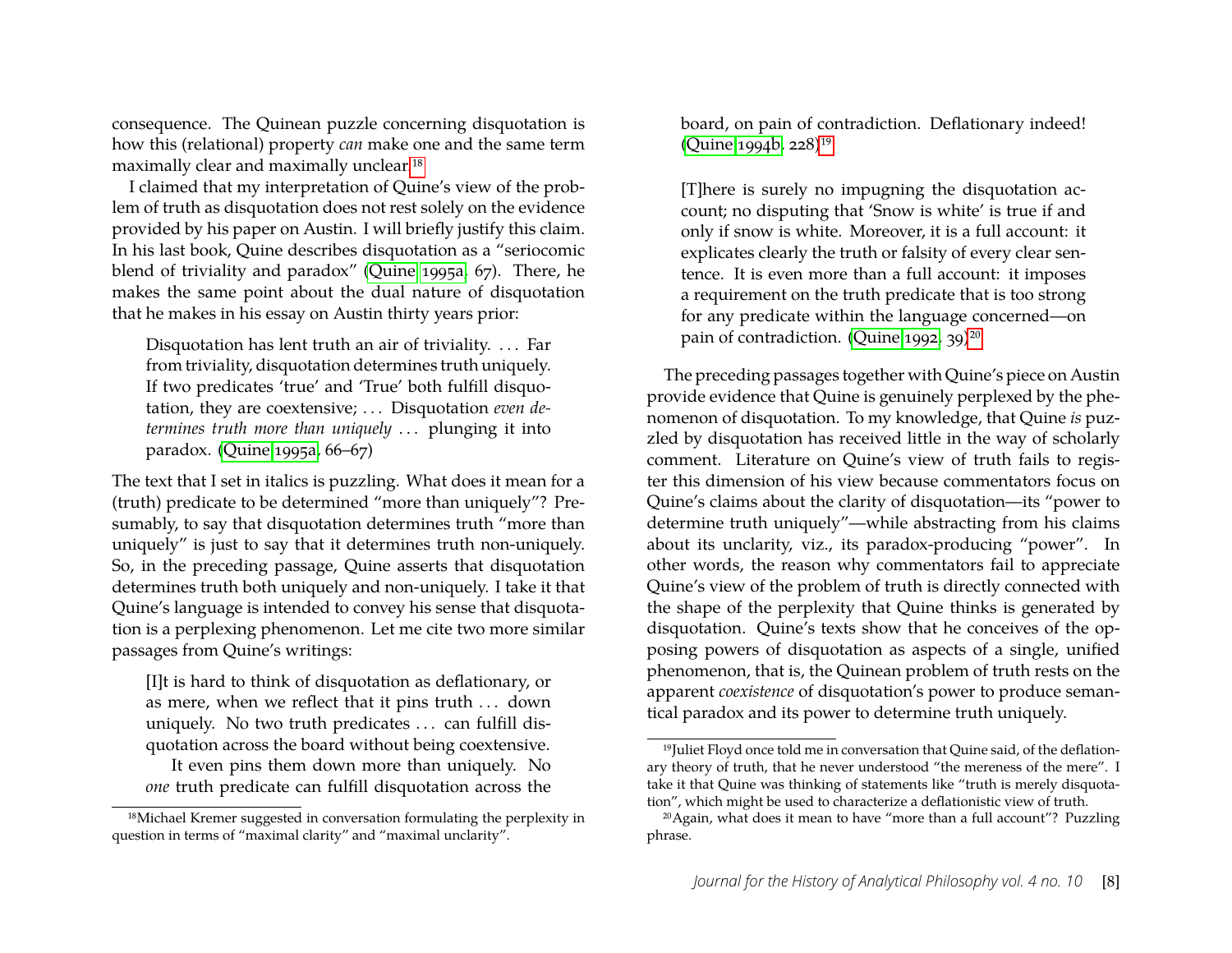#### <span id="page-9-0"></span>**3. Alethiology Naturalized**

We saw in text [\[I\]](#page-3-5) from "On Austin's Method" that Quine compares the problem of truth (as disquotation) to a problem presented by Mercury's perturbations. He frames his curious comparison earlier in the paper in the following passage:

<span id="page-9-2"></span>[IV] There are two ways of rising to problems. Thus take the perturbations of Mercury. I suppose that before Einstein some astronomers pondered these with an eager curiosity, hoping that they might be a key to important traits of nature hitherto undetected, while other astronomers saw in them a vexatious anomaly and longed to see how to explain them away in terms of instrumental error. Attitudes towards philosophical problems vary similarly, and Austin's was of the negative kind. [\(Quine 1969a,](#page-24-4) 89)

By selecting an example from celestial mechanics to formulate his analogical critique of Austin on truth, Quine appears to be assimilating the philosophical problem of truth to a recognizably scientific one. From Quine's point of view, however, *assimilation* is not needed. As he writes elsewhere: "Philosophy . . . is not to be distinguished in essential points of purpose and method from good and bad science" [\(Quine 1960d,](#page-24-3) 3–4). This remark is one formulation of what Peter Hylton [\(2007,](#page-24-9) 7) calls "Quine's fundamental philosophical doctrine", namely, naturalism. Quine's comparison between the problems of astronomy and alethiology is a direct expression of this fundamental doctrine. In other words, I suggest that Quine's choice of an example from astronomy to compare with the problem of truth encapsulates his naturalizing idea that philosophy is continuous with science. The question is what we are to make of this vague idea in connection with Quine's view of disquotation's perplexity.

Quine offers a well-known account of "philosophical analysis" or "explication" in §53 of *Word and Object* [\(Quine 1960d,](#page-24-3) 257– 62). In this section, Quine reflects on the nature of explication by choosing to describe what he thinks of as a paradigmatic case of explication: Norbert Wiener's identification of the ordered pair  $\langle x, y \rangle$  with the set  $\{\{x\}, \{y, \Lambda\}\}\$ . He writes of Wiener's definition that "[t]his construction is paradigmatic of what we are most typically up to when in a philosophical spirit we offer an 'analysis' or 'explication' of some hitherto inadequately formulated 'idea' or expression" [\(Quine 1960d,](#page-24-3) 257). After introducing Kazimierz Kuratowski's alternative rendering of the ordered pair  $\langle x, y \rangle$  as the set  $\{\{x\}, \{x, y\}\}\$ , Quine summarizes his philosophical paradigm with a story:

The nature of explication as illustrated by the ordered pair may be made wholly evident by retelling the story of Wiener, Kuratowski, and the ordered pair in a modified terminology. In the beginning there was the notion of the ordered pair, defective and perplexing but serviceable. Then men found that whatever good had been accomplished by talking of an ordered pair  $\langle x, y \rangle$  could be accomplished by talking instead of the class  $\{\{x\}, \{y, \Lambda\}\}$ —or, for that matter, of  $\{\{x\}, \{x, y\}\}.$ [\(Quine 1960d,](#page-24-3) 260)

My plan for this section is, first, to pick out a single thread of Quine's naturalism that leads to his view of the conditions that generate an explicandum, i.e., a "defective and perplexing but serviceable" notion. Then, drawing on recent work by Gary Ebbs, I will argue that the colloquial truth predicate counts as an explicandum in virtue of disquotation's perplexity and the utility of the truth predicate for science.

Quine describes naturalism as "the recognition that it is within science itself and not in some prior philosophy, that reality is to be identified and described" [\(Quine 1981b,](#page-25-16) 21)[.21](#page-9-1) His idea that

<span id="page-9-1"></span><sup>&</sup>lt;sup>21</sup>For an excellent introduction to this doctrine, see [Hylton](#page-24-9) [\(2007,](#page-24-9) 6–11).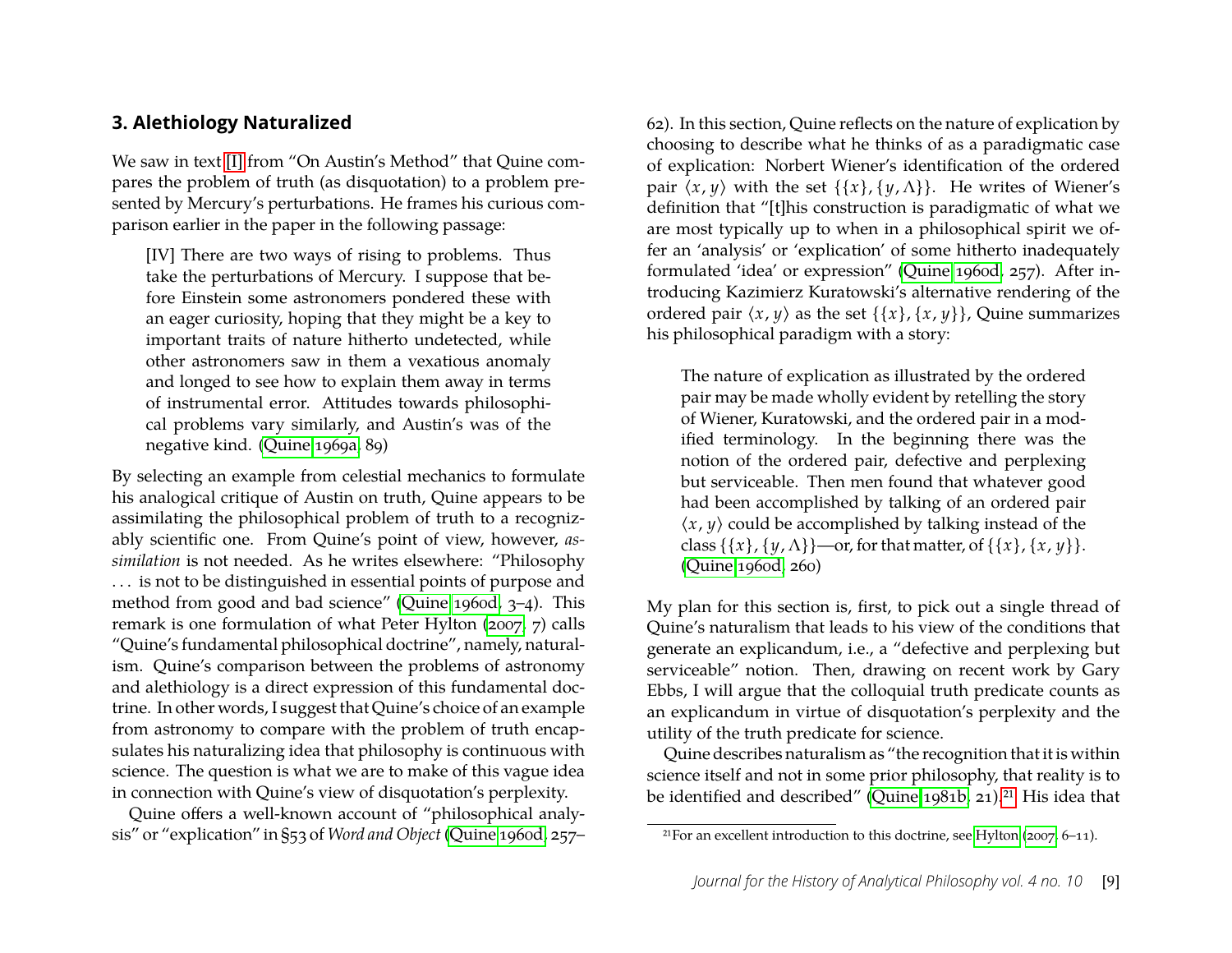philosophy and science are continuous is a direct implication of this view since he holds that:

Science itself teaches that there is no clairvoyance; that the only information that can reach our sensory surfaces from external objects must be limited to twodimensional optical projections and various impacts of air waves on the eardrums and some gaseous reactions in the nasal passage and few kindred odds and ends. [\(Quine 1974a,](#page-24-10) 2)

Philosophy's shared source of justification with science is also the ground of Quine's claim that science is continuous with common sense or everyday claims about things expressed in ordinary language and conversation. Quine explicitly makes this point in a paper from the 1950s, "The Scope and Language of Science":

If all discourse is mere response to surface irritation, then by what evidence may one man's projection of a world be said to be sounder than another's? If, as suggested earlier, the terms 'reality' and 'evidence' owe their intelligibility to their applications in archaic common sense, why may we not then brush aside the presumptions of science?

The reason we may not is that science itself is a continuation of common sense. The scientist is indistinguishable from the common man in his sense of evidence. [\(Quine 1954b,](#page-24-11) 233)

Quine's writings offer a rather careful account of what it means to say that a body of discourse expressing putative knowledge answers to sensory experience. I pass over that account here.<sup>22</sup> Instead, I will consider an important question that arises from Quine's view that science (inclusive of philosophy) is continuous with common sense.

Science and common sense are of a kind on Quine's telling. But, he also thinks that science is more sophisticated and successful than common sense. So, "how", Quine asks in a 1954 paper [\(Quine 1954b,](#page-24-11) 233), "does science get ahead of common sense"? His answer "in a word, is 'system'." According to Quine, science expands out of and beyond common sense because "the scientist introduces system into his quest and scrutiny of evidence" [\(Quine 1954b,](#page-24-11) 234). "System" as Quine uses it in this context does not mean that science "gets ahead" of common sense by a rule-governed procedure.<sup>23</sup> Rather, system is what the scientist imposes on her share of common sense in her search for simple, familiar, general, and testable principles that hold good of her subject matter.<sup>24</sup> In other words, "system" in this context refers to the behavior of scientists.

<span id="page-10-1"></span>23Vintage Quine:

The scientist begins with the primitive sense of evidence which he possessed as layman, and uses it carefully and systematically. He still does not reduce it to a rule, though he elaborates and uses sundry statistical methods in effort to prevent it from getting out of hand in complex cases. By putting nature to the most embarrassing tests he can devise, the scientist makes the most of his lay flair for evidence; and at the same time he amplifies the flair itself, affixing an artificial proboscis of punch cards and quadrille paper. [\(Quine](#page-24-11) [1954b,](#page-24-11) 233)

<span id="page-10-2"></span>24Quine lists these theoretical virtues in [Quine](#page-24-12) [\(1955,](#page-24-12) 247).

<span id="page-10-0"></span> $22$ Hylton [\(2007,](#page-24-9) chaps. 4–7) provides a complete reconstruction of this central bit of Quine's naturalized epistemology. In this paper, I will set aside those

aspects of Quine's philosophy that are consequences of his naturalized epistemology. In particular, I will not discuss Quine's claim that ontology is relative, or that reference is inscrutable or indeterminate. (For one account, see [Hylton](#page-24-9) [2007,](#page-24-9) 205–14.) My interest in Quinean naturalism here is restricted to a single thread of what Hylton refers to as Quine's "naturalized metaphysics", which comprises *methodological* (as opposed to epistemological) questions pertaining to the philosopher's task. Hylton describes the relationship between Quine's naturalized epistemology and metaphyiscs in [Hylton](#page-24-9) [\(2007,](#page-24-9) 4–5, 26–27, 363– 39).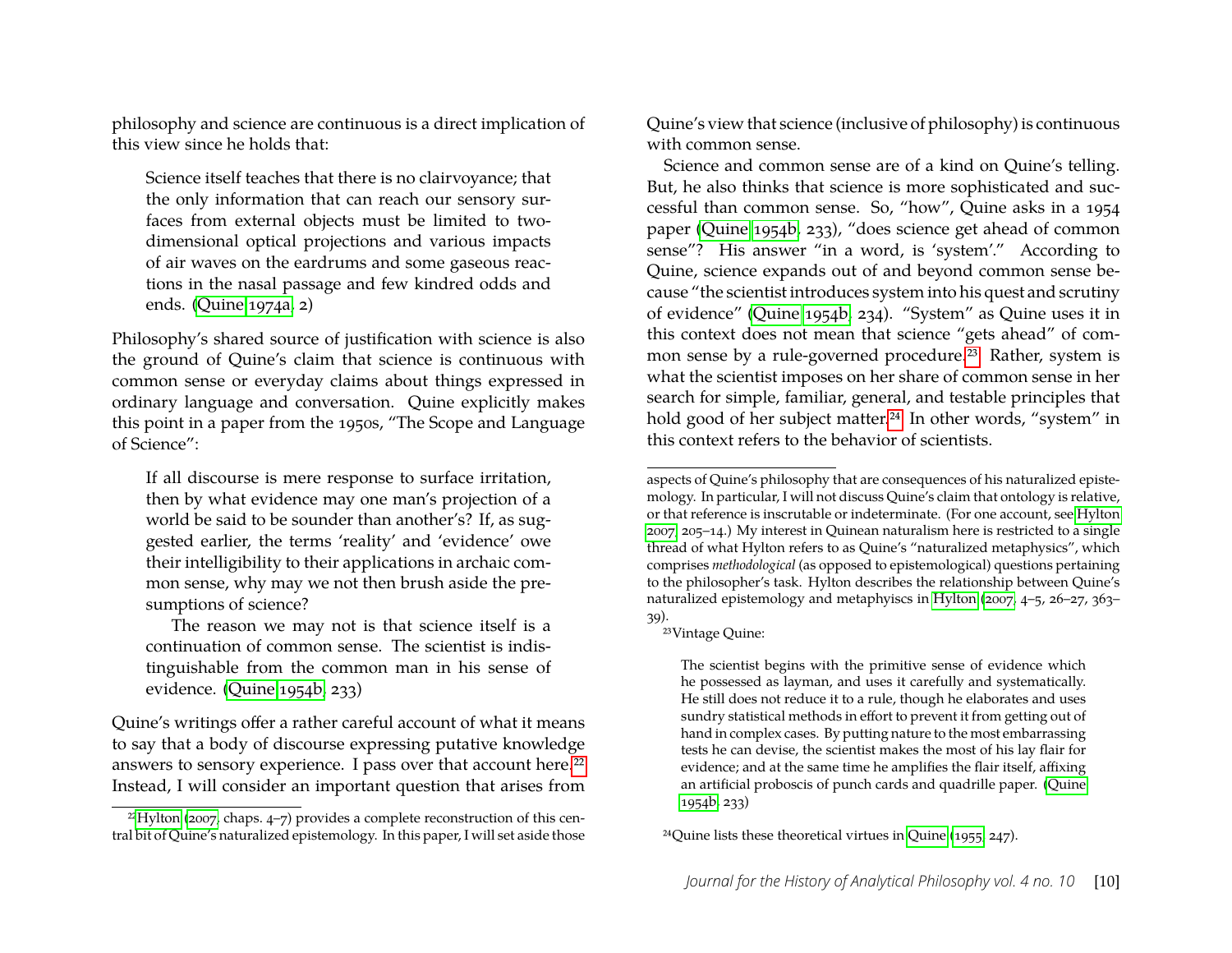Quine's writings frequently draw attention to a conspicuous feature of the *linguistic* behavior exhibited by the scientist in her pursuit of system. This systematic linguistic behavior consists in deviating from the ordinary use of ordinary expressions "whenever [the scientist] finds a more convenient device of extraordinary language which is equally adequate to his needs of the moment in formulating and developing his physics, mathematics, or the like" [\(Quine 1953,](#page-24-13) 150). The "device of extraordinary language" might be a nonstandard or nonstock use of ordinary expressions, it might be a new symbol or new notation, or it might be a nonstandard use of an old symbol or notation already in scientific use. Mathematical discourse provides the most striking cases of the systematic linguistic deviations that Quine is thinking about:

Mathematicians expedite their special business by deviating from ordinary language. Each such departure is prompted by specific considerations of utility for the mathematical venture afoot. . . . In each case some special function which has hitherto been only incidentally and inconspicuously performed by a construction in ordinary language now stands boldly forth as the sole and express function of an artificial notation. As if by caricature, inconspicuous functions of common idioms are thus isolated and made conspicuous. [\(Quine 1960a,](#page-24-14)  $(44)^{25}$ 

As these remarks make clear, Quine holds that the systematic linguistic deviations from preexisting usage undertaken by mathematically inclined scientists are "prompted by specific considerations of utility" for the scientific task at hand or the scientist's "needs of the moment". But, since "[s]cientifc neologism is itself just linguistic evolution gone self-conscious, as science is self-conscious common sense", it is also clear that Quine understands these linguistic departures from preexisting usage, prompted by the needs of systematic inquiry, as one mechanism of the conceptual growth of science out of common sense [\(Quine](#page-24-3) [1960d,](#page-24-3) 3, cf. 158).

Despite fostering "self-conscious" linguistic innovation, scientific discourse remains firmly rooted in ordinary language on Quine's telling. Picturing the vast linguistic structure of science as Neurath's boat, which must be rebuilt at sea out of materials found on the boat, Quine writes in *Word and Object*:

Our boat stays afloat because at each alteration we keep the bulk of it intact as a going concern. Our words continue to make passable sense because of continuity of change of theory: we warp usage gradually enough to avoid rupture. [\(Quine 1960d,](#page-24-3) 3)

Making a similar point, Quine states in "Posits and Reality": "Scientific language is in any event a splinter of ordinary language, not a substitute" [\(Quine 1955,](#page-24-12) 236). The reason that the growing stockpile of specialized scientific terminology and notation is buoyed by ordinary language is that practitioners must learn to use it by receiving explanations in the ordinary or semi-ordinary language of the classroom and textbooks. Talking about logical notation in a paper on Strawson's logic book, Quine writes:

Not that this logical language is independent of ordinary language. It has its roots in ordinary language, and these roots are not to be severed. Everyone . . . grows up in ordinary language, and can learn the logician-scientist's technical jargon, from '⊃' to  $\frac{dy}{dx}$ ' to 'neutrino', only by learning how, in principle at least, to paraphrase it into ordinary language. But for this purpose no extensive analysis of the logic of ordinary language is required. It is enough that we show how

<span id="page-11-0"></span><sup>25</sup>Quine's go-to example for this type of linguistic behavior among scientists is the use of parentheses in mathematics. See Quine [\(1960a,](#page-24-14) 44–45; [1960d,](#page-24-3) 137, 158; [1980a,](#page-25-17) 26).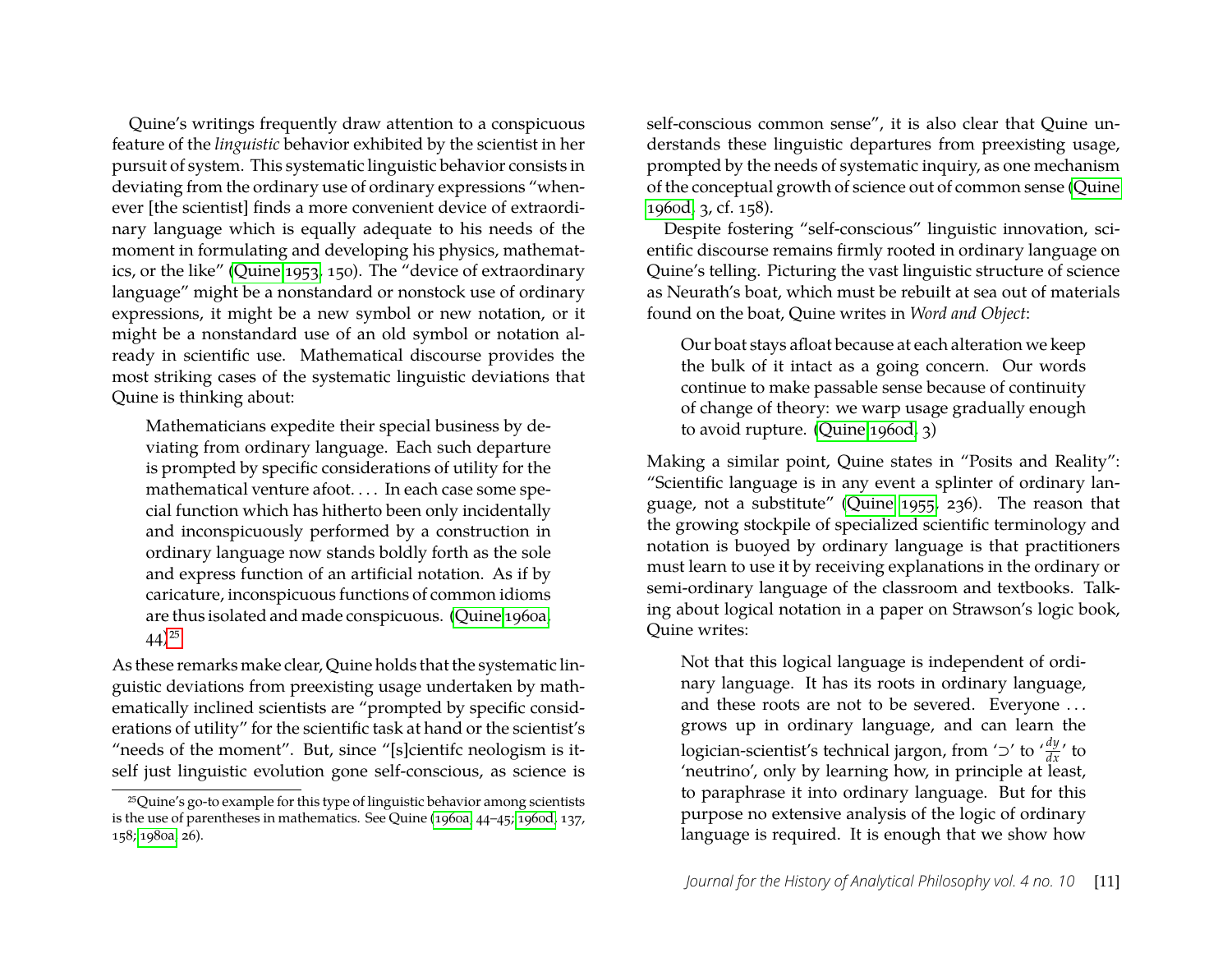to reduce the logical notations to a few primitive notations . . . and then explain just *these* in ordinary language, availing ourselves of ample paraphrases and scholia as needed for precision. These explanations would be such as to exclude, explicitly, any unwanted vagaries of the 'not', 'and', 'is', and 'every' of ordinary language. [\(Quine 1953,](#page-24-13) 150; cf. [Quine 1960d,](#page-24-3) 159; [Ebbs](#page-23-14) [2009,](#page-23-14) 14–15, 32–33)

A logic student learning to use the truth-functional connective "∧" must acquire a novel linguistic disposition that discriminates truth-functional uses of the English word "and" from non-truth-functional uses. For example, she must learn to distinguish the truth-functional use of "and" in the statement (i) "Socrates and Plato are philosophers" from its non-truthfunctional use in (ii) "Socrates and Plato are friends". The logic instructor will illustrate this particular distinction by showing that "Socrates is a philosopher and Plato is a philosopher" is an equivalent truth-functional paraphrase of (i), whereas "Socrates is a friend and Plato is a friend" is not an equivalent truthfunctional paraphrase of (ii). The instructor's "paraphrases and scholia" are designed to show the student which uses of the English word "and" have utility for the theory of truth-functions.

Quine describes the growing linguistic structure of science as in large part a "warping", "splintering", or "uprooting" of ordinary ways of using ordinary expressions. My suggestion is that he thinks that these linguistic pressures, exerted by the development of science, can, in some cases, produce an expression that is "defective and perplexing but serviceable". This type of situation satisfies Quine's description of philosophical analysis:

We have, to begin with, an expression or form of expression that is somehow troublesome. It behaves partly like a term but not enough so, or it is vague in ways that bother us, or it puts kinks in a theory or

encourages one or another confusion. But also it serves certain purposes that are not to be abandoned. Then we find a way of accomplishing those same purposes through other channels, using other and less troublesome forms of expression. The old perplexities are resolved. [\(Quine 1960d,](#page-24-3) 60)

On the one hand, a scientist finds herself using an expression (or "form of expression") for a particular theoretical purpose, which is to say that the expression proves to have utility for scientific theorizing. On the other hand, insofar as the useful expression's home is ordinary language (or another specialized discourse), it might have additional uses that are needlessly defective from the point of view of the scientific enterprise in question. According to Quine, this linguistic tension gives rise to an *explicandum*: an expression whose primitive use works for the smooth development of scientific theory in some ways but against it in others. The response to this situation is *explication*: "finding a way of accomplishing those same purposes through other channels, using other and less troublesome forms of expression." The new form of expression, adopted in place of the explicandum in practice or in principle, is the *explicans*.

Quine says that his great philosophical mentor, Rudolph Carnap, advocates essentially the same account of philosophical analysis or explication as he lays out in §53 of *Word and Object* [\(1960d,](#page-24-3) 259n4). I agree with Gustaffson's recent claim that we cannot accept Quine's self-assessment since there are fundamental differences between Carnap and Quine's respective conceptions of explication[.26](#page-12-0) For one thing, Quine thinks that "*explica-*

<span id="page-12-0"></span><sup>26</sup>See [Gustaffson](#page-24-15) [\(2014,](#page-24-15) 508). One important similarity between their views concerns the relation between explicandum and explicans. Both philosophers deny that this relation is one of synonymy, or that, for each explicandum, there is a unique explicans capturing "the hidden meaning" of the explicandum. See Quine [\(1951,](#page-24-16) 25; [1960d,](#page-24-3) 259–60); [Hylton](#page-24-9) [\(2007,](#page-24-9) 247–48); [Gustaffson](#page-24-15) [\(2014,](#page-24-15) 518–19); also, see Ricketts's comment about the "Schwerpunkt" of the analytic tradition in [Ricketts](#page-25-18) [\(2004,](#page-25-18) 200).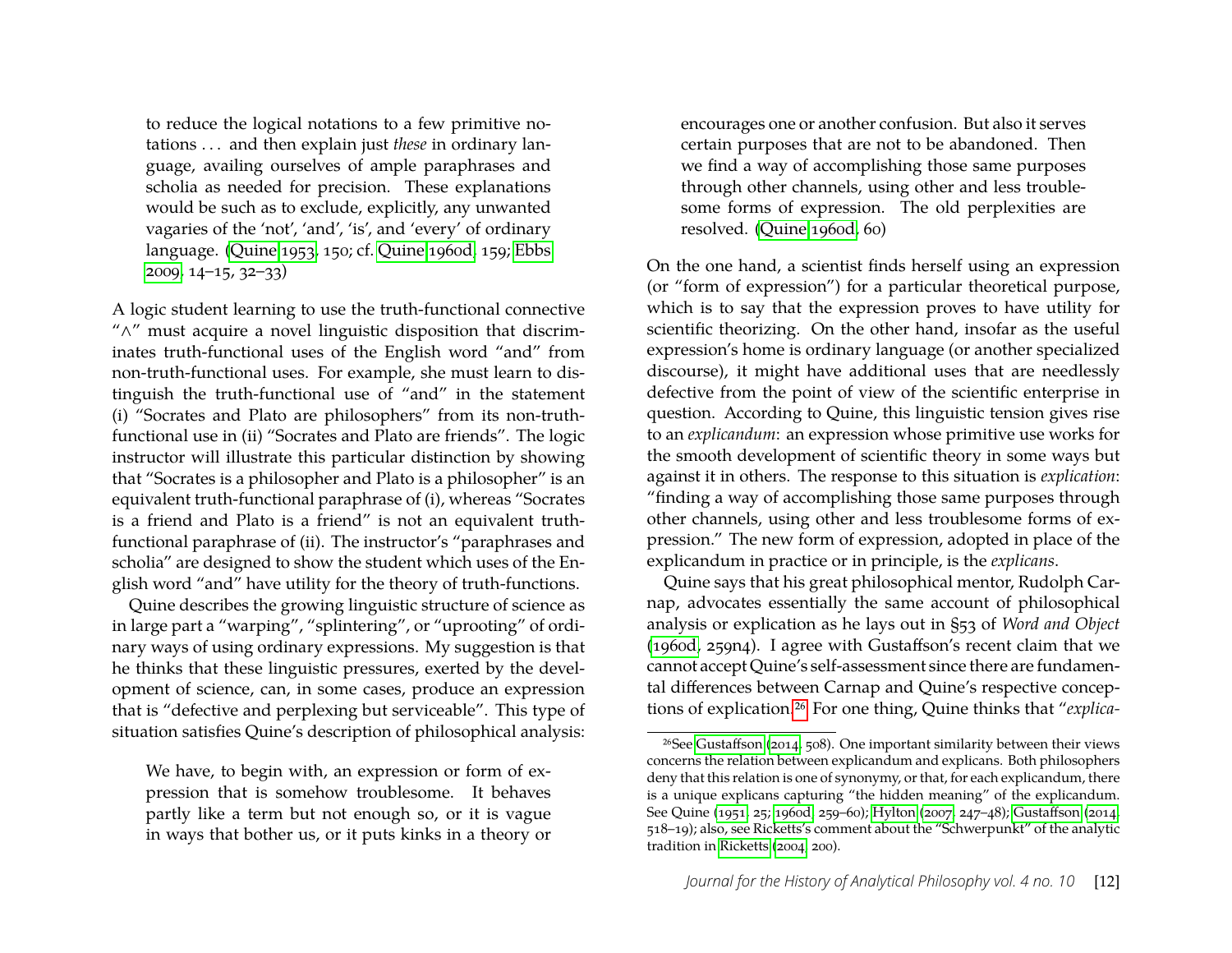*tion is elimination*" [\(Quine 1960d,](#page-24-3) 261). In the paradigmatic case, he is thinking about the elimination of definite singular terms like " $\langle x, y \rangle$ " *together with* the elimination of ontological commitments to ordered pairs. But, Carnap famously denies that any theoretical commitments are properly called "ontological"[.27](#page-13-0)

A more nuanced difference between Carnapian and Quinean explication is the source and intelligibility of the explicandum. As Gustaffson argues, Carnap thinks that formal inexactness is a necessary feature of an explicandum[.28](#page-13-1) But, as Quine reminds readers four different times in his short, five page section on explication, his paradigmatic case is "atypical in just one respect", namely, the "particular functions" of expressions for ordered pairs that make them "worth troubling about" rest on a single, "preternaturally succinct and explicit" postulate [\(Quine 1960d,](#page-24-3) 259):

#### If  $\langle x, y \rangle = \langle z, w \rangle$  then  $x = z$  and  $y = w$ .

Quine's choice of a paradigmatic explicandum that is *already* exact reflects a basic disagreement with Carnap about what makes an explicandum unclear or defective. In fact, as Gustaffson points out, in virtue of the ordered pair postulate, singular terms for ordered pairs already satisfy two of Quine's familiar demands for clarity, namely, extensionality and conditions of identity [\(Gustaffson 2014,](#page-24-15) 519). It is true that, for Quine, set-theoretical definitions of ordered pairs constitute ontological reduction, which Quine associates with explication. But, unless primitiveness is itself an unclear or defective feature of ordered pairs (even relative to sets), mentioning ontological reduction does not illuminate Quine's view of the defectiveness of the explicandum, the unreduced [\(Gustaffson 2014,](#page-24-15) 520).

So, why *does* Quine think that ordered pairs call for explication? Quine answers this question in §53 of *Word and Object* by presenting C. S. Peirce's mentalistic account of the "Dyad" as evidence that ordered pairs, singular terms for ordered pairs, and the noun "ordered pair" are defective [\(Quine 1960d,](#page-24-3) 257– 58). This answer might appear unconvincing. After all, even if we agree with Quine that Peirce's account of the Dyad is just an unclear account of the ordered pair, it does not follow that ordered pairs are somehow defective. What follows is that Peirce is confused about ordered pairs [\(Gustaffson 2014,](#page-24-15) 520). Still, I agree with Gustaffson that Quine's mention of Peirce accurately captures Quine's general view about the defectiveness of the explicandum: the obscurity of the explicandum is proportional to its ability to generate perplexity in practitioners who use it for some scientific purpose or other[.29](#page-13-2)

We have seen that Quine ties the generation of an explicandum to a typical result of the continuous linguistic development of science out of common sense: the emergence of an expression that is "defective and perplexing but serviceable" for some scientific task. We know, based on my argument in Section [2,](#page-3-0) that

<span id="page-13-0"></span><sup>27</sup>See [Hylton](#page-24-9) [\(2007,](#page-24-9) 245–46, 249–50); [Gustaffson](#page-24-15) [\(2014,](#page-24-15) 509, 517–18, 520–23); [Gustaffson](#page-24-17) [\(2006,](#page-24-17) 57–60). Neither feature of Quine's paradigm is necessary for explication since Quine recognizes cases where the explicandum is not a definite singular term and the explicans does not provide ontological reduction. Examples of non-definite singular terms that call for Quinean explication include the indicative conditional and indefinite singular terms like "everything" and "something" [\(Quine 1960d,](#page-24-3) 260–61). An instructive homegrown example of Quinean explication that does not eliminate ontological commitments is Quine's explication of the bound variable through the use of predicate functors [\(Quine 1995c,](#page-25-19) 229; [1971,](#page-24-18) 305; [1982,](#page-25-10) 284; [1995a,](#page-25-14) 35).

<span id="page-13-1"></span><sup>&</sup>lt;sup>28</sup>See [Gustaffson](#page-24-15) [\(2014,](#page-24-15) 510–11, 513–14, 519, 521). Gustaffson's account of Carnapian explication rests on the interpretation of Carnap's work that Ricketts sets out in two papers: [Ricketts](#page-25-20) [\(2003,](#page-25-20) [2004\)](#page-25-18) and cf. [Ricketts](#page-25-21) [\(1996\)](#page-25-21).

<span id="page-13-2"></span><sup>29</sup>Gustaffson writes: "Quine's complaint about the obscurity of the explicandum seems best understood in terms of the explicandum's alleged power to induce perplexity in speakers, be the term itself clearly defined or not" [\(Gustaffson 2014,](#page-24-15) 521). We should understand the "power to induce perplexity in speakers" broadly enough to agree with Quine's description of the explicandum cited earlier, viz., that the explicandum "behaves partly like a term but not enough so, or it is vague in ways that bother us, or it puts kinks in a theory or encourages one or another confusion".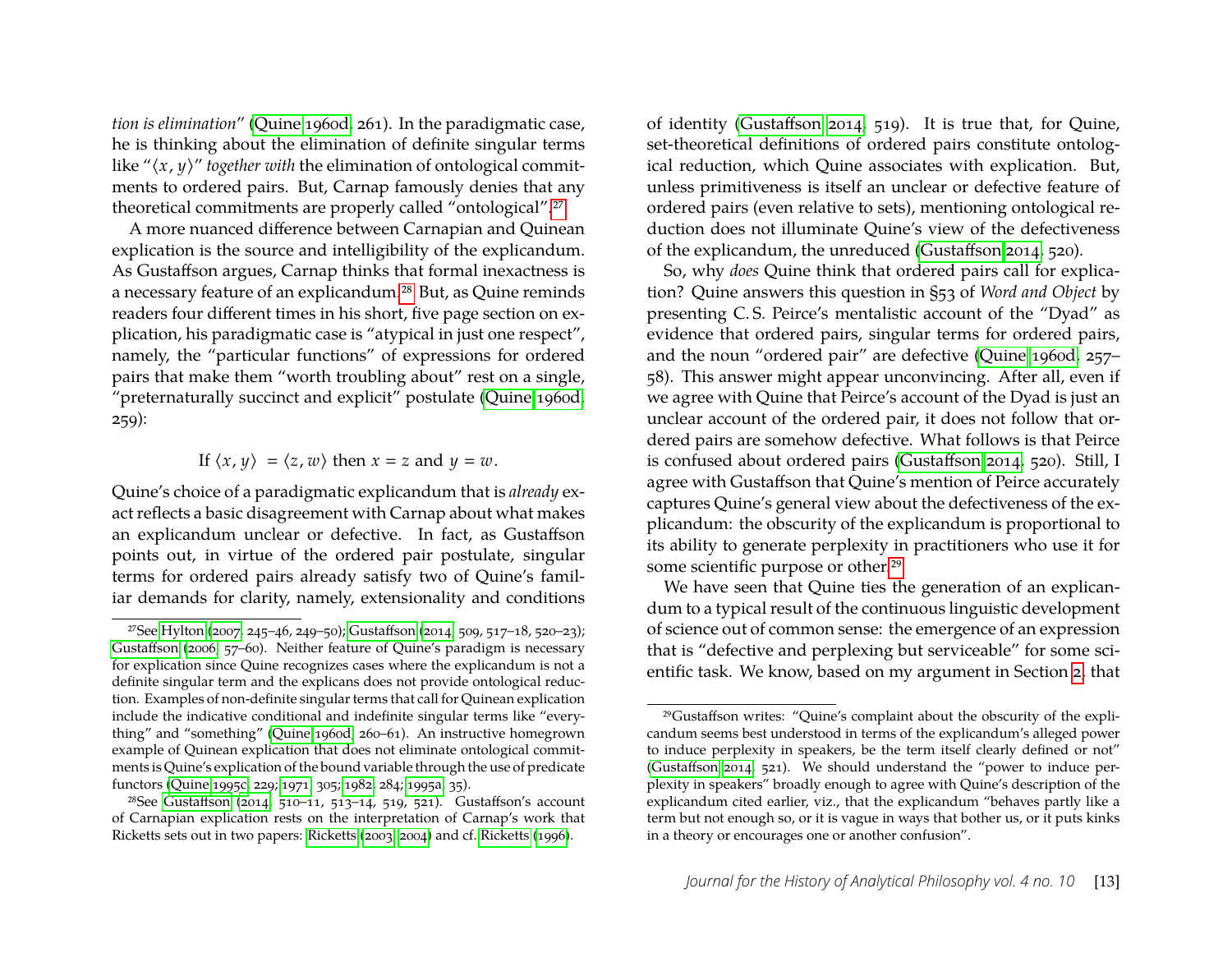Quine is perplexed by the disquotational feature of the truth predicate. I will now argue that the truth predicate counts as a Quinean explicandum in virtue of its perplexing disquotational property and certain, linguistically deviant uses of the predicate that prove useful for science.

Deflationistic readings of Quine do not rest solely on *Disquotation*, Quine's comment that "the truth predicate is a device of disquotation". Also widely cited by deflationists are remarks that Quine makes about the use of the truth predicate in sentences that express general claims. His example of this kind of sentence in *Philosophy of Logic* [\(Quine 1986,](#page-25-1) 12) is:

<span id="page-14-2"></span><span id="page-14-1"></span>(2) Every sentence of the form '*p* or not *p*' is true.

Quine argues that we can use this kind of sentence to "generalize on" occurrences of sentences within sentences (as opposed to occurrences of names within sentences; [Quine 1986,](#page-25-1) 11–12). Usage of the truth predicate to surmount these "technical complications", he writes in *Philosophy of Logic*, is the source of the truth predicate's "utility" [\(Quine 1986,](#page-25-1) 11). By *Utility* or "Quine's utility claim", I will mean Quine's view that generalization on sentential position is what the truth predicate is good for[.30](#page-14-0) Sentences that contain the truth predicate and that generalize on sentential position, like Quine's example [\(2\)](#page-14-1), will be termed *generalized truth predications*.

The truth predicate enables the construction of generalized truth predications that generalize on sentential position. What is the utility of a linguistic construction that generalizes on sentential position? The answer, for the Quinean, is that generalized truth predications have utility for logic[.31](#page-14-3) Quine ranks logic as

a science—just as there are (for example) physical truths, so we talk about logical truths[.32](#page-14-4) Physical and logical truth, for Quine, are not two different kinds of truth, but a single kind of truth identified by two disciplines and expressed in their distinctive vocabularies [\(Quine 1960d,](#page-24-3) 131). In classic works like *Word and Object*, Quine argues that the application of logic is best understood if we adhere to (classical, first-order) quantifier-variable notation as "canonical", and then settle deductive links between natural language sentences by paraphrasing them into canonical notation [\(Quine 1994a,](#page-25-22) 438).<sup>33</sup> Quine thinks that this division of labor is beneficial since the logical symbols and constructions that constitute the canonical notation provide a clear concept of the logical structure of a sentence, which can be used to give a good definition of logical truth [\(Ricketts 2004,](#page-25-18) 196).

Let *S* be a sentence paraphrased into canonical notation. Uniform replacement of the nonlogical material of *S* by schematic sentence letters ("*p*", "*q*") and predicate letters ("*F*", "*G*") yields a logical schema *XS*. The schema *X<sup>S</sup>* depicts the logical structure of the sentence *S*, as well as any other sentence that we can obtain from *X<sup>S</sup>* by substituting appropriately prepared expressions of natural language for the schematic letters according to predetermined rules of substitution. The sentence *S* is logically true, as Quine defines logical truth, if every sentence with the same logical structure as  $S$  is true [\(Quine 1986,](#page-25-1) 47–60).<sup>34</sup> Em-

<span id="page-14-0"></span><sup>30</sup>Quine also appears to hold that *only* the truth predicate facilitates this type of generalization. If so, then he endorses what Gary Ebbs calls "the indispensability argument". See [Ebbs](#page-23-14) [\(2009,](#page-23-14) 40–48; 52–57).

<span id="page-14-3"></span><sup>&</sup>lt;sup>31</sup>Ebbs defends this Quinean position in [Ebbs](#page-23-14) [\(2009,](#page-23-14) chap. 2). Throughout the text, Ebbs refers to generalized truth predications as "logical generalizations".

<span id="page-14-4"></span><sup>&</sup>lt;sup>32</sup>The first sentence of Quine's logic textbook reads: "Logic, like any science, has as its business the pursuit of truth" [\(Quine 1982,](#page-25-10) 1). He describes (deductive) logic in *Philosophy of Logic* as "the systematic study of the logical truths" [\(Quine 1986,](#page-25-1) vii). Quine identifies logical truth with first-order quantificational truth. Therefore, logic is the "systematic study" of the quantificational truths. I assume that this "systematic study" includes metatheoretical (or metalogical) reasoning.

<span id="page-14-5"></span><sup>33</sup>Cf: "[I]n modern logic, first we paraphrase a problem into a canonical notation best adapted to known techniques of deduction or evaluation, and then we bring those techniques to bear" [\(Quine 1960b,](#page-24-19) 34).

<span id="page-14-6"></span><sup>34</sup>My grasp of Quine's schematic presentation of first-order logic stems from [Ricketts](#page-25-18) [\(2004,](#page-25-18) 195–97), Warren Goldfarb's logic textbook [\(2003\)](#page-24-20), and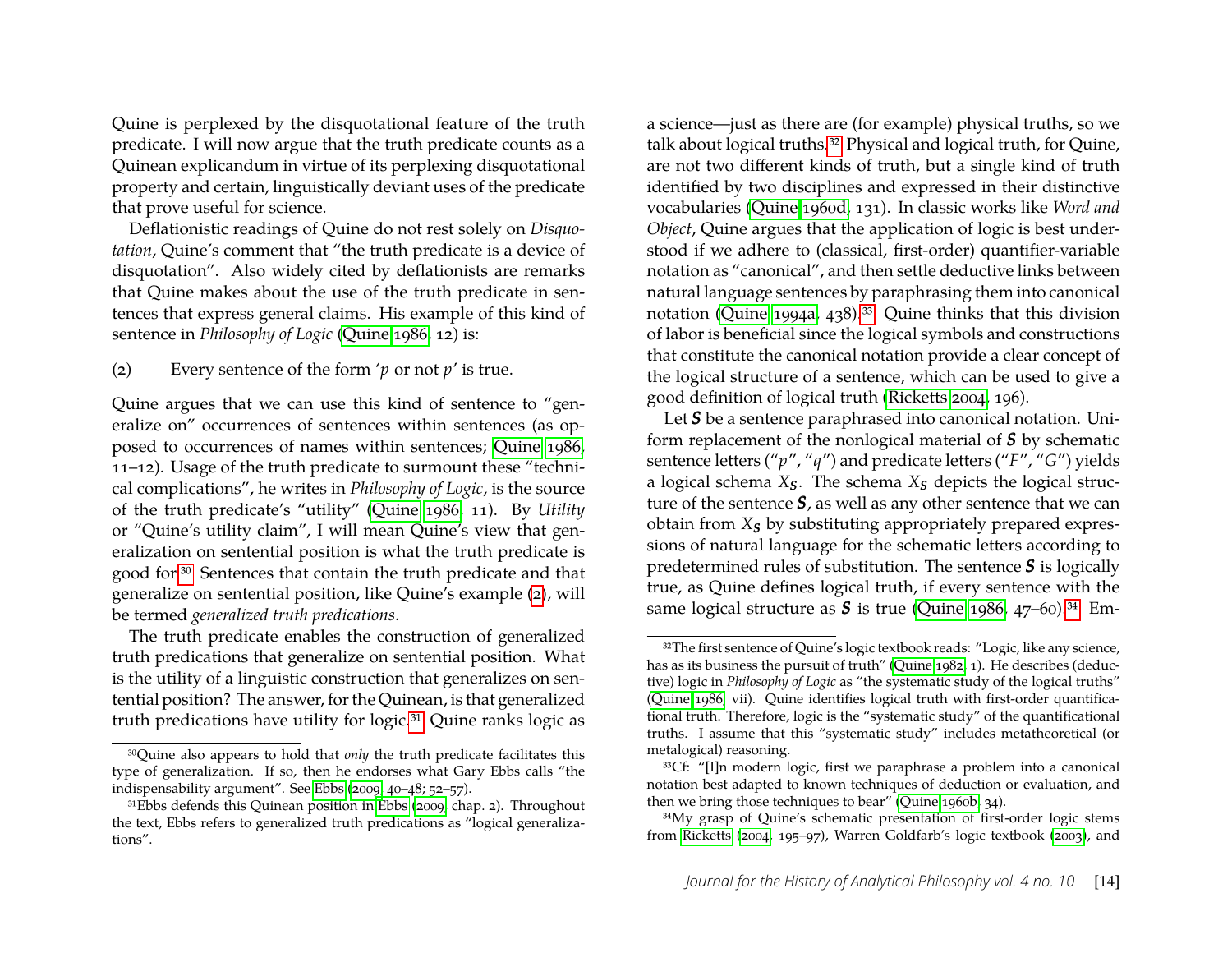bedded in Quine's definition of logical truth is a generalized truth predication, viz., "every sentence with the same logical structure as *S* is true" [\(Quine 1986,](#page-25-1) 49). This is one important example of the utility of generalized truth predications for logic as Quine presents the science: we use them to define the basic objects of this "systematic study" [\(Ebbs 2009,](#page-23-14) 49–52). The definition directs us to further examples. When developing or describing techniques for identifying logical truth, the Quinean logician formulates *logical laws*. Let *P* and *Q* be any two statements. Here is a simple example of a logical law: if *P* is logically true, and *P* implies *Q*, then *Q* is logically true. If we apply Quine's definition of logical truth to this simple law, the result is the following sentence:

<span id="page-15-1"></span><span id="page-15-0"></span>(3) If every sentence with the same logical structure as *P* is true, and *P* implies *Q*, then every sentence with the same logical structure as *Q* is true.

Two of the component clauses in [\(3\)](#page-15-0) are generalized truth predications.

Generalized truth predications that are "serviceable" for logic, like the components of [\(3\)](#page-15-0), make regimented yet primitive use of the natural language truth predicate and they resemble more commonplace sentences like:

#### <span id="page-15-3"></span><span id="page-15-2"></span>(4) Everything he says about me is true.

A conspicuous divergence between the sentential components of [\(3\)](#page-15-0) and statement [\(4\)](#page-15-2) is "the dimension of generalization" [\(Quine 1992,](#page-25-5) 80). By using [\(3\)](#page-15-0) to engage in semantic ascent, the Quinean logician explicitly quantifies over *sentences* (of a certain form). It is not clear, however, that there exists a well-defined domain of objects, let alone a collection of sentences, which is picked out by a particular utterance of "everything he says about me" in  $(4)$ .

Moreover, the sentences depicted by logical schemata are substituends of schematic sentence letters like "*p*" and "*q*" or they are values of syntactical variables and expressions like "*S*" and " $\phi(x)$ ". Since the same schematic letter or syntactical variable may occur multiply in the representation of a single argument, canons of deduction would be vitiated if sentences replacing the letters or indicated by the variables were capable of being true in one occurrence but false in another [\(Quine 1954b,](#page-24-11) 236). To avoid this kind of difficulty, the Quinean logician uses the truth predicate to generalize over *eternal* sentences. But, the ordinary use of ordinary forms of expression furnishes eternal sentences no more than it provides sentences adapted to the restricted constructions of Quine's canonical notation. Quine holds that eternal sentences are obtained from sentences of natural language by paraphrasing away ordinary forms of expressions that cause the truth-values of sentences to fluctuate[.35](#page-15-4) In sum, the

[Ebbs](#page-23-14) [\(2009,](#page-23-14) 48–52). Hylton discusses Quine's reasons for adopting classical, first-order logic as a framework for theory in [Hylton](#page-24-9) [\(2007,](#page-24-9) 259–69).

Quine's account of logical truth in *Philosophy of Logic* is more complex than I am letting on in the main text. Specifically, I am ignoring the fact that Quine actually considers *five* definitions of logical truth that he finds acceptable: a definition "in terms of structure" (pp. 47–49), "in terms of substitution" (pp. 49–51), "in terms of models" (pp.  $\frac{1}{51}$ –53), "in terms of proof" (pp. 56–58), and "in terms of grammar" (pp. 58–60). (All references are to the first edition of [Quine](#page-25-1) [\(1986\)](#page-25-1).) Moreover, Quine argues that part of what makes each of them acceptable is that they are pairwise extensionally equivalent when restricted to a single, fixed formalized (first-order) language that includes notation for talking about the natural numbers together with appropriately chosen symbols for multiplication and addition. The crux of Quine's argument is his claim that the definition of logical truth in terms of substitution is coextensive with the more familiar one provided in terms of models. This claim rests on a theorem that Quine claims to derive from results of Löwenheim, Gödel, and Hilbert and Bernays. See Quine [\(1986,](#page-25-1) 53–56; [1954a;](#page-24-21) [1991,](#page-25-23) 244–46). In connection with this theorem, see [Ebbs](#page-23-14) [\(2009,](#page-23-14) 50n10).

<span id="page-15-4"></span><sup>35</sup>In his philosophical and logical writings (e.g., [Quine 1960d,](#page-24-3) 170–73, 194), Quine stresses two steps of eternalization. First, tense is eliminated by introducing explicit time-indicating expressions of natural language, which philosophers of language and linguists call indexicals, i.e., words like "now",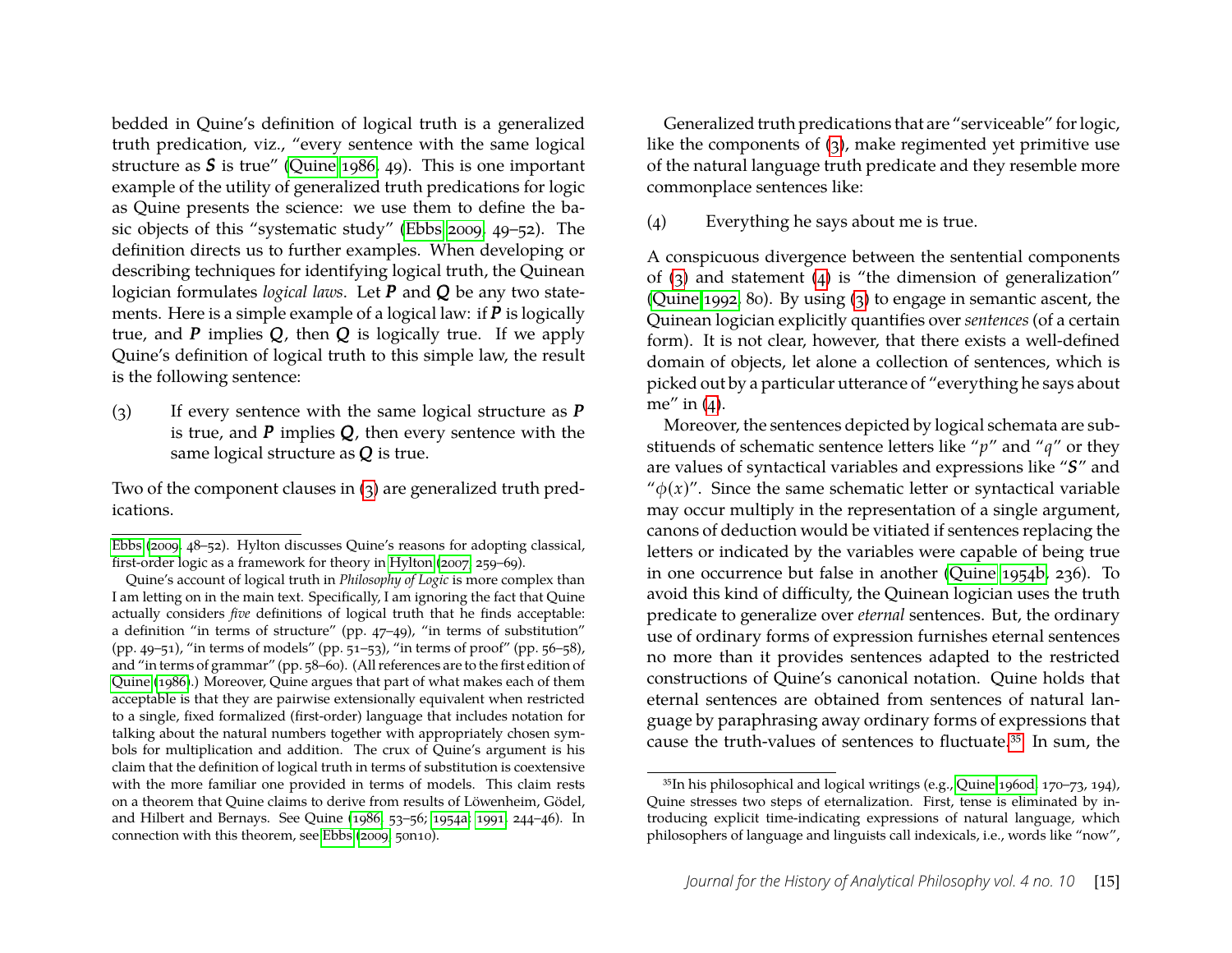Quinean logician deviates from her previously inculcated usage of the truth predicate by restricting its application to eternalized paraphrases of natural language sentences—outside of the Logic Lab, we don't usually talk about the truth of eternal sentences.

To recognize that, for Quine, non-standard uses of generalized truth predications have utility for logic does not establish that the truth predicate counts as a Quinean explicandum, a form of expression that is "defective and perplexing, but serviceable". Quine finds disquotation perplexing, but what connects this puzzling property to the uses of "true" possessing scientific utility? Occurrences of the truth predicate in constructions like [\(3\)](#page-15-0) are useful for logic, but must these constructions contain occurrences of a *disquotational* truth predicate?

Quine does not spell out the precise relationship between *Disquotation* and *Utility* in *Philosophy of Logic* or anywhere else in his writings for that matter.<sup>36</sup> To understand Quine's view, we need to attend to what Ebbs [\(2009,](#page-23-14) 40–45) writes about a particular passage from *Philosophy of Logic* in response to an objection (against Quine) leveled by Brian Loar [\(1981,](#page-24-22) 171–72). Here is the passage from Quine, which I've divided into four smaller texts:

[IV] Where the truth predicate has its utility is in just those places where, though still concerned with reality, we are impelled by certain technical complications to mention sentences. ... The important places of this kind are places where we are seeking generality, and seeking it along certain oblique planes that we cannot sweep out by generalizing over objects.

<span id="page-16-1"></span>[V] We can generalize on 'Tom is mortal', 'Dick is mortal', and so on, without talking of truth or of sentences; we can say 'All men are mortal'. We can generalize similarly on 'Tom is Tom', 'Dick is Dick', '0 is 0', and so on, saying 'Everything is itself'.

<span id="page-16-2"></span>[VI] When on the other hand we want to generalize on 'Tom is mortal or Tom is not mortal', 'Snow is white or snow is not white', and so on, we ascend to talk of truth and of sentences, saying 'Every sentence of the form '*p* or not *p*' is true', or 'Every alternation of a sentence with its negation is true'.

<span id="page-16-3"></span>[VII] What prompts this semantic ascent is not that 'Tom is mortal or Tom is not mortal' is somehow about sentences while 'Tom is mortal' and 'Tom is Tom' are about Tom. All three are about Tom. We ascend only because of the oblique way in which the instances over which we are generalizing are related to one another. [\(Quine 1986,](#page-25-1) 11)

Passage [\[IV\]](#page-9-2) is what I have officially labeled "*Utility*" or "Quine's utility claim". In [\[V\],](#page-16-1) [\[VI\],](#page-16-2) and [\[VII\],](#page-16-3) Quine describes the "technical complications" that he thinks generate a need for generalized truth predications (cf. [David 2008a,](#page-23-15) 276).

According to the remarks from Loar that are cited by Ebbs, Quine's text does not really offer an account of the "point" of the truth predicate. Loar argues that we can generalize on all sentences of the form "*p* or not *p*" without using a truth predicate, by saying something along these lines: (i) that we are prepared to accept any instance of the schema "*p* or not *p*". Loar assumes that if the use of generalized truth predications to generalize on sentences (of a certain form) constitutes the "point" of using the truth predicate, then no other form of expression without the truth predicate can do this work. Since we can, he thinks, use (i) to generalize on sentences (of a given form), Loar concludes that Quine fails to identify the "point" of the truth predicate.

<sup>&</sup>quot;before", and "then". In conjunction with this step, we agree to render all verbs with a single morphological form (e.g., the present tense) and then to understand this fixed verbal form as tenseless. Second, we introduce conventional means for expressing dates, times, and locations in place of indexicals, which vary reference systematically with their occasion of use.

<span id="page-16-0"></span><sup>36</sup>Marian David's discussion of *Philosophy of Logic* directed my attention to this omission in Quine's account. See [David](#page-23-15) [\(2008a,](#page-23-15) 276–77, 283–84).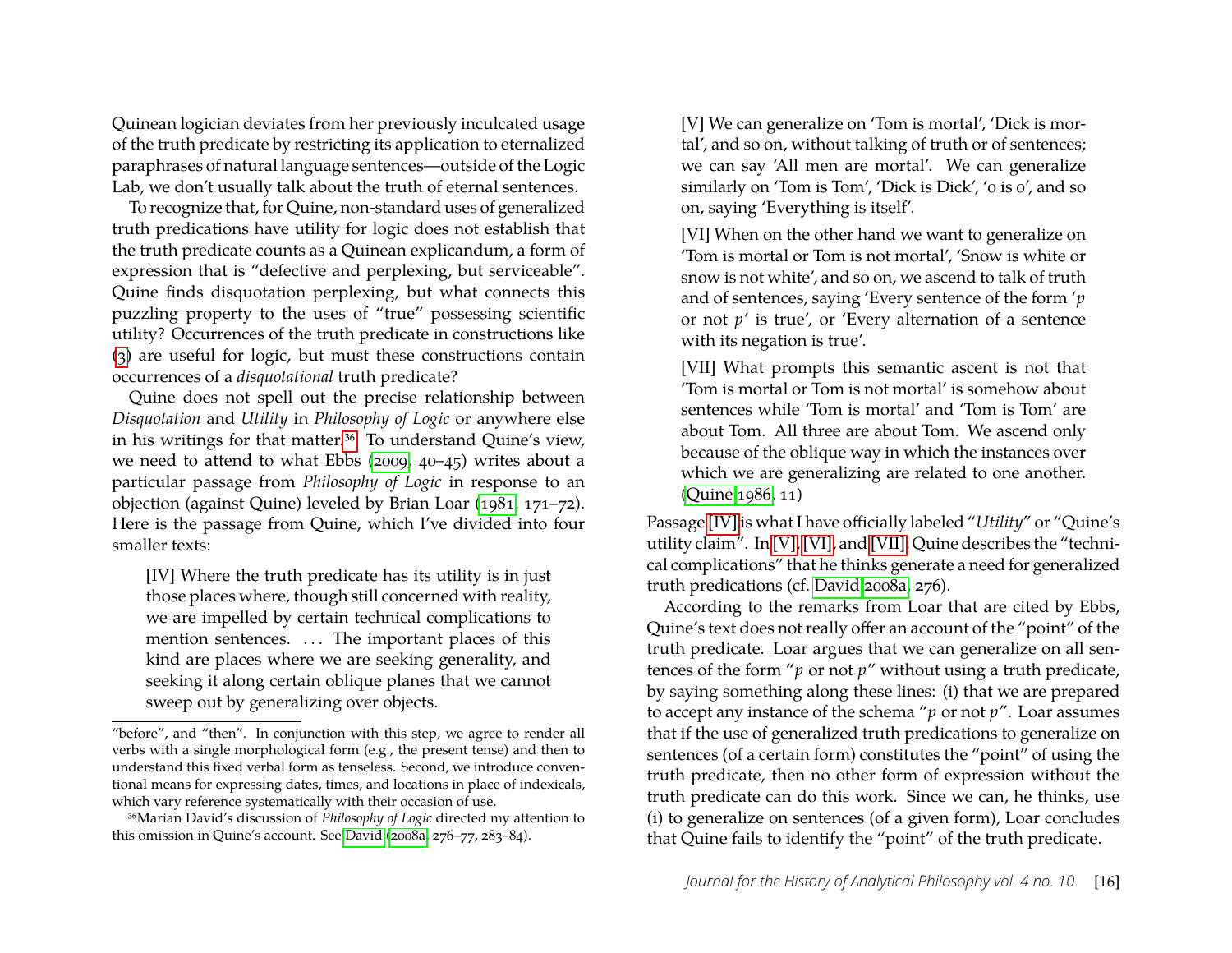As Ebbs points out, however, there is a problem with Loar's argument: his assumption is false, namely, that we can generalize on all sentences of the form "*p* or not *p*" by stipulating (i). Ebbs writes:

To say that we would accept all sentences of the form '*S* ∨ ¬*S*' is one way of *saying something general about* sentences of the form '*S* ∨ ¬*S*', but it is not to *generalize on* sentences of that form, in the sense of 'generalize on' that is relevant to Quine's reasoning. Quine notes that "we can generalize on 'Tom is mortal', 'Dick is mortal', and so on, without talking of truth or of sentences; we can say 'All men are mortal'." The crucial consideration is that the generalization "All men are mortal" *implies* each of 'Tom is mortal', 'Dick is mortal', and so on, given the corresponding tacit premises 'Tom is a man', 'Dick is a man', and so on. These elementary implications serve as Quine's model of what it takes to generalize on sentences, and are therefore worth examining in detail. [\(Ebbs 2009,](#page-23-14) 42)

Ebbs concedes that Loar's statement—(i) "we are prepared to accept all sentences of the form '*S* ∨ ¬*S*' "—states something general about the sentences in question. But, he argues that (i) fails to conform to "Quine's model of what it takes to generalize on sentences", which rests on "elementary" logical relationships of implication between, for example, "All men are mortal", "Tom is a man", and "Tom is mortal"[.37](#page-17-0) As Ebbs shows, on the one hand, Loar's proposal (i) implies each instance of "*S* ∨ ¬*S*" only if we also accept each instance of the following schema, which is not, however, generally acceptable:

(ii) If we accept the sentence "......", then ....... [\(Ebbs](#page-23-14) [2009,](#page-23-14) 43–44)

But, on the other hand, as Ebbs argues, *if the truth predicate is disquotational*, then the following metalogical argument conforms to "Quine's model of what it takes to generalize on sentences" ("*W s*" abbreviates the statement "snow is white"):

| a) Every sentence of the form 'S $\vee \neg S'$ is true            | [premise]           |
|--------------------------------------------------------------------|---------------------|
| b) 'Ws $\vee \neg Ws'$ is a sentence of the form 'S $\vee \neg S'$ | [premise]           |
| c) 'Ws $\vee \neg Ws'$ is true iff $Ws \vee \neg Ws$               | [premise]           |
| d) ' $Ws \vee \neg Ws'$ is true                                    | [from a) and $b$ ]] |
| e) $Ws \vee \neg Ws$                                               | [from c) and $d$ ]] |

The T-sentence standing as the premise on line c) expresses the assumption that the truth predicate disquotes the statement "Snow is white  $\vee$  ¬ snow is white". Again, this type of metalogical reasoning is generally acceptable if the truth predicate is disquotational.<sup>38</sup>

Ebbs's interpretation of Quine's argument in [\[IV\]–](#page-9-2)[\[VII\]](#page-16-3) illustrates one use of a disquotational truth predicate: T-sentences, or, at least, one direction of them, serve as auxiliary premises in metalogical arguments that establish that a generalized truth predication generalizes on occurrences of sentences within sentences (without departing from the syntactical and semantical properties of first-order formalisms). The logician's use of Tsentences is the link between *Utility* and *Disquotation* that Quine

<span id="page-17-0"></span><sup>37</sup>Ebbs describes this model in the following passage:

The generalization 'All men are mortal' may be paraphrased as 'For all  $x$ , if  $x$  is a man, then  $x$  is mortal', which, like any universal generalization, implies each of instances. In particular, 'For all *x*, if *x* is a man, then *x* is mortal' implies 'If Tom is a man, then Tom is mortal'. Finally, 'if Tom is a man, then Tom is mortal' and the tacit premise 'Tom is a man' together truth-functionally imply 'Tom is mortal'. In the same way, we can derive any sentence of the form '*N*

is mortal', where the position marked by '*N*' is filled by a proper name, if we accept a corresponding premise of the form '*N* is a man'. [\(Ebbs 2009,](#page-23-14) 42)

<span id="page-17-1"></span><sup>38</sup>I am assuming, with Ebbs, that there are precise syntactical rules for establishing premise b). See [Ebbs](#page-23-14) [\(2009,](#page-23-14) 41).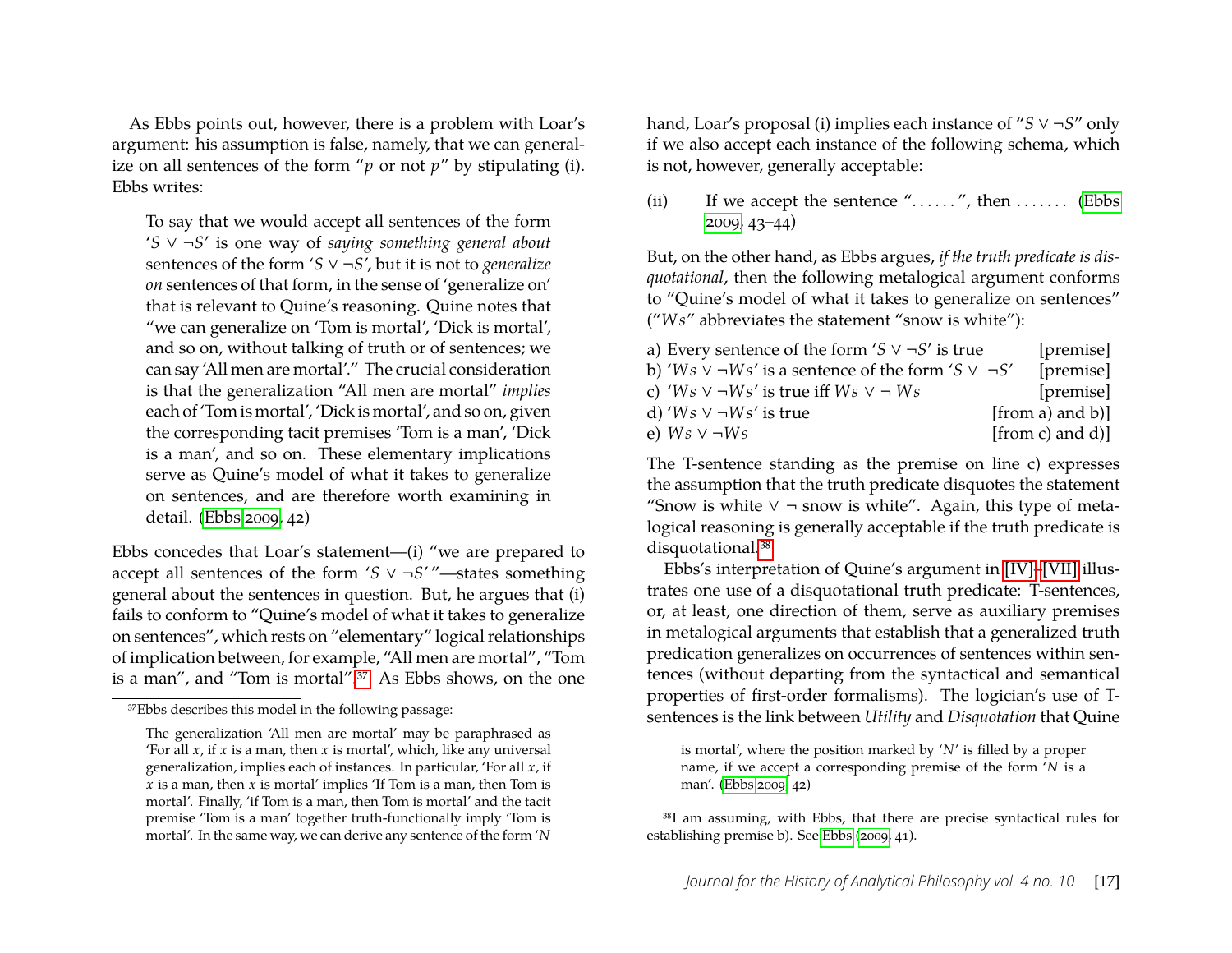suppresses in *Philosophy of Logic*. This metalogical use of the truth predicate rests on nothing but the "power" of disquotation to determine the application of the truth predicate uniquely, which I described in Section [2.](#page-3-0)

For my purposes, what Ebbs's reading of Quine establishes is that the logical utility of generalized truth predications presupposes that the truth predicate that figures in such generalizations is a disquotational one[.39](#page-18-0) So, a disquotational truth predicate is "serviceable", but its utility *derives from* the utility of generalized truth predications for logical theorizing; from the point of view of the truth predicate's utility (for science), its disquotational feature is *secondary* and its use in generalization *primary*[.40](#page-18-1) Of course, to maintain that the truth predicate's disquotational property possesses derivative utility for logical theorizing is to assume that the ordinary truth predicate *is* disquotational or that the disquotation schema [\(D\)](#page-3-2) is generally acceptable. But, nothing that I said about the metalogical use of the truth predicate prohibits constructions like:

<span id="page-18-3"></span><span id="page-18-2"></span>(5) "Every disjunction of a sentence and its negation is true" is true.

Sentence [\(5\)](#page-18-2) is a singular truth predication that results from attaching the truth predicate to the quotation-name of a generalized truth predication; [\(5\)](#page-18-2) is an example of an *impredicative*, explicit truth predication. Many such truth predications are perfectly acceptable. However, as we saw in the preceding section, there are some impredicative truth predications that refute the disquotation schema, and they do so in the worst possible way by generating inconsistency. Uses of the truth predicate that Quine identifies as scientifically "serviceable" are threatened by disquotation's other "power".

In light of the foregoing considerations, as I read Quine, he thinks that we face the following situation. On the one hand, a deviant usage of the ordinary term "true" happens to have utility for the going concerns of the logician. Among other purposes, the Quinean logician deploys the truth predicate to identify the basic objects of her subject, i.e., the logical truths, and she accomplishes this by generalizing *on* sentential position *over* eternal sentences *with respect to* truth. Following Ebbs's account, I maintained that the disquotational feature of the truth predicate helps enable this metalogical usage. On the other hand, it seems impossible for the ordinary truth predicate to *be* disquotational. Because of its roots in ordinary truth-talk, which allows for the unrestricted construction of impredicative truth predications, the logician's refined usage of the truth predicate engenders paradox and is thereby defective. The pursuit of system in the science of logic forces us to cope with disquotation's puzzling dual nature. My claim is that this situation exemplifies Quine's view of the generation of philosophical problems and that the truth predicate counts as a Quinean explicandum (cf. [Ebbs 2009,](#page-23-14) 66n30). To fashion an acceptable explicans in this case is to construct an artificial truth predicate that retains the power of disquotation to determine truth uniquely while doing nothing more than this, i.e., engendering inconsistency.

#### **4. Conclusion**

In this paper, I have been working to show that Quine thinks that the truth predicate is problematic in ways that demand

<span id="page-18-1"></span><span id="page-18-0"></span><sup>39</sup>What is presupposed, strictly speaking, is the truth of T-sentences.

<sup>40</sup>My claim that, for Quine, disquotation's utility depends on the utility of generalized truth predications is compatible with the view that T-sentences (as opposed to generalized truth predications) are primary relative to stages of language acquisition or psychogenesis. I agree with Tom Ricketts [\(2011\)](#page-25-24) that Quine endorses this second view as well. I think it is clear that the situation with truth matches one that Quine describes in connection with the relative pronouns of relative clauses: the contexts that make for their acquisition are *not* the contexts that make for their "utility" in Quine's sense of this term. See [Quine](#page-24-10) [\(1974a,](#page-24-10) 92–97).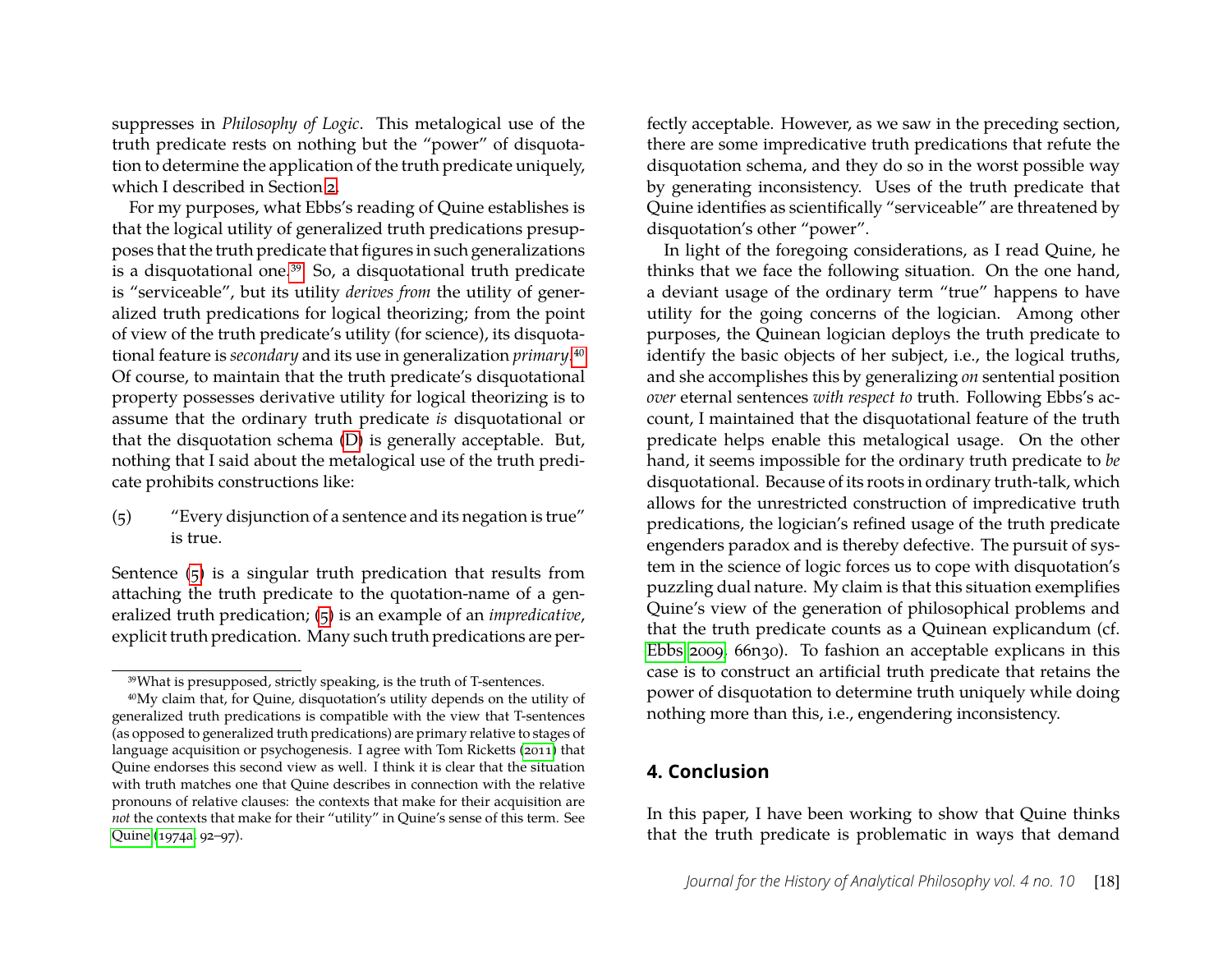philosophical analysis or explication. I reached this goal in two steps. In Section [2,](#page-3-0) I argued that Quine is perplexed by the disquotational feature of the truth predicate in virtue of its appearing to possess two opposing powers, namely, the power to determine the application of the truth predicate uniquely by way of trivial truths about truth and the power of determining the application of truth predicate more than uniquely thereby producing inconsistency. In Section [3,](#page-9-0) I juxtaposed Quine's view of the perplexity of disquotation with other features of his philosophical system: his naturalism, his understanding of explication, and his conception of logic. Building on recent Quine scholarship, I argued that the Quinean problem of truth is the task of constructing an *Ersatz* truth predicate, a new "device of disquotation", which is immune to semantical paradox and which, in principle, the logician could use in place of her slightly deviant use of the ordinary, disquotational truth predicate to generalize on sentential position.

Naturally, there is more to say about Quine's view of the problem of truth (let alone Quine's view of truth). I did not elaborate his conception of the *solution* to this problem, the explication of the truth predicate, which involves his understanding of Tarski's work on truth. This topic requires separate treatment.<sup>41</sup> To conclude this paper, I will briefly defend my claim, from Section [1,](#page-1-5) that my interpetation of Quine's view of the problem of truth challenges the present tendency to read Quine as a deflationist.

To compare Quine's views with those of the contemporary deflationist, I will use Anil Gupta's account of disquotationalism, which he provides in an influential attack on deflationism [\(Gupta 1999\)](#page-24-23). Gupta characterizes disquotationalism by four theses:

*The disquotation thesis*: The truth predicate is a device of disquotation.

*The infinite conjunction thesis*: The truth predicate enables us to express certain infinite conjunctions and disjunctions.

*The generalization thesis*: The truth predicate provides a means for generalizing over sentence positions even when the variables are pronominal.

*The connection thesis*: The truth predicate serves its expressive functions in virtue of its disquotation feature. [\(Gupta 1999,](#page-24-23) 287)

A crucial part of Gupta's critique focuses on the disquotationalist's understanding of what Gupta calls "the disquotation thesis". Gupta's presentation is a bit misleading here. As we can see, what he presents as the thesis is just the bit of *Philosophy of Logic* that I've designated by "*Disquotation*". So, what Gupta means, apparently, is that the disquotation thesis is the *disquotationalist's interpretation* of Quine's comment. Gupta attributes to the disquotationalist the following interpretation of *Disquotation*: the disquotation thesis states that the T-sentences "provide an analysis of 'true', that [they] explain (at least partially) what the word means and what our understanding of [the truth predicate] consists in" [\(Gupta 1999,](#page-24-23) 288; cf. 297). Quine does not explicitly say anything like this, and, in two places at least, he explicitly denies that T-sentences are analytic truths [\(Quine](#page-25-11) [1980d,](#page-25-11) 137n9; [1980b,](#page-25-25) 164)[.42](#page-19-1) This provides some evidence that Quine would resist the disquotationalist's claim that T-sentences give the meaning of the truth predicate.

I find a clearer divergence between Quine's alethiology and disquotationalism over Gupta's three remaining theses. Gupta presents the infinite conjunction, generalization, and connec-

<span id="page-19-0"></span><sup>41</sup>An account of Quine's view of Tarski's work on truth would need to explain Quine's claim, in "On Austin's Method", that Tarski's work on truth reveals the "openness" or "relativity" of the theory of sets. A treatment of this aspect of Quine's Tarskianism would also need to address the project that Quine undertakes in [Quine](#page-24-24) [\(1974b\)](#page-24-24).

<span id="page-19-1"></span><sup>42</sup>I should note that Gupta does not take Quine to endorse the disquotation thesis (see [Gupta 1999,](#page-24-23) 285n8).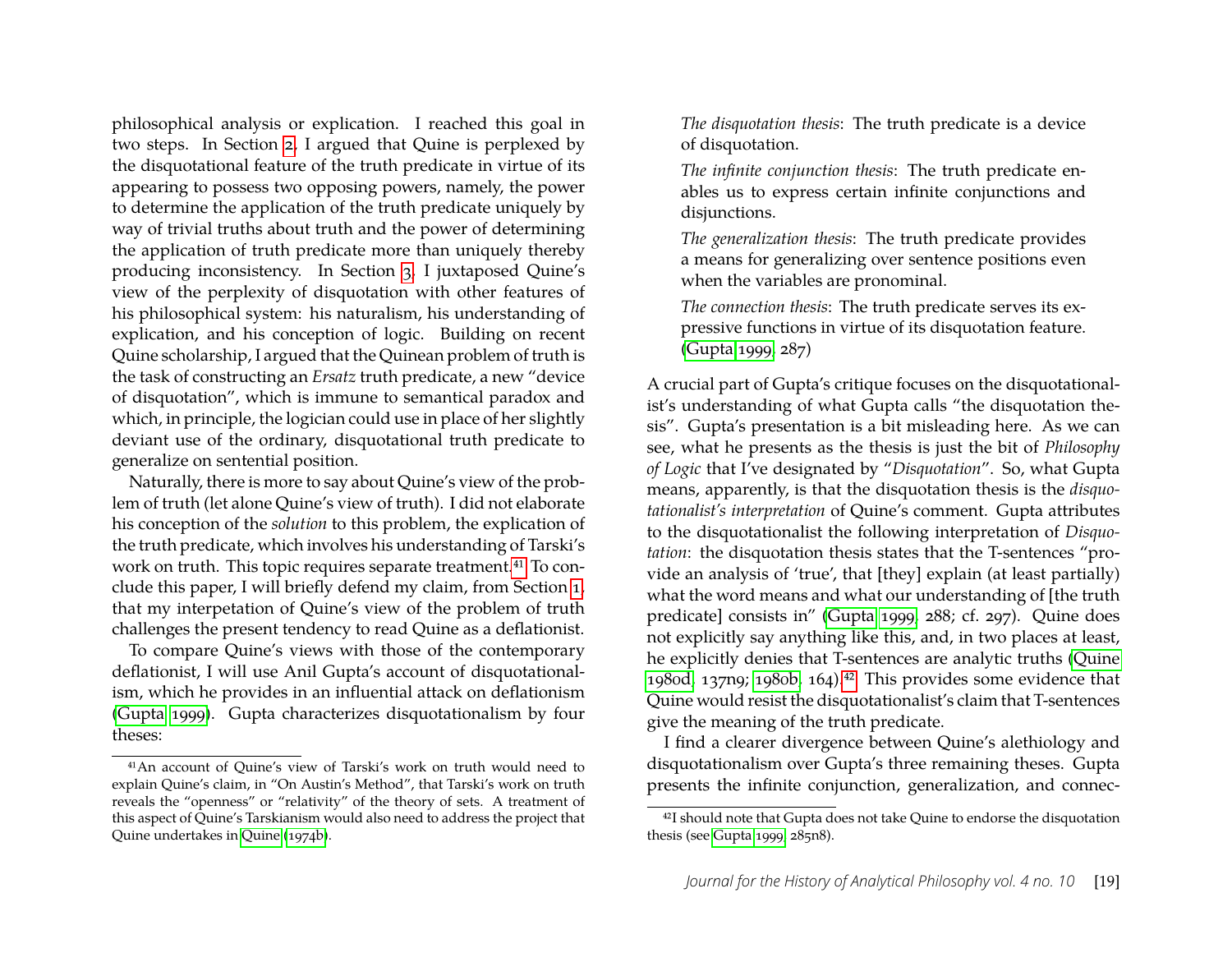tion theses elliptically and ambiguously, so I will first reformulate them. To begin with, it is not the truth predicate alone that satisfies the theses, but its usage or occurrence in a certain linguistic context, namely, a generalized truth predication [\(Azzouni 2006,](#page-23-16) 14–15n5). Furthermore, the connection thesis is ambiguous since there are (allegedly) two expressive functions of the truth predicate, which are respectively associated with the infinite conjunction thesis and the generalization thesis. Here is a more explicit formulation of Gupta's three theses:

*Infinite Conjunction Thesis*: Generalized truth predications express certain infinite conjunctions and disjunctions.

*Connection Thesis*-Inf: Generalized truth predications express infinite truth-functions partly in virtue of disquotation (or the disquotational feature of the truth predicate, or the truth of certain T-sentences).

*Generalization Thesis*: Generalized truth predications generalize on sentential position.

*Connection Thesis*-Gen: Generalized truth predications generalize on sentential position partly in virtue of disquotation (or the disquotational feature of the truth predicate, or the truth of certain T-sentences)[.43](#page-20-0)

According to Ebbs's interpretation of *Disquotation* and *Utility* that I defend in this paper, Quine is committed to the Generalization Thesis and its associated Connection Thesis. The offset metalogical argument about white snow from the end of Section [3](#page-9-0) illustrates the Generalization-Connection Thesis. But, I do not think that Quine would accept the Infinite Conjunction Thesis or its associated Connection Thesis. A virtue of Gupta's description of disquotationalism is that he distinguishes between the Generalization Thesis and the Infinite Conjunction Thesis.<sup>44</sup> The Infinite Conjunction Thesis is stronger than the Generalization Thesis. I will briefly explain the Infinite Conjunction Thesis and then argue that it implies the Generalization Thesis, but that the converse implication does not hold.

Suppose that we are provided with an an ordinary first-order language  $\mathcal L$  and that we make two changes to the language. First, we add two new operators:  $\wedge$  and  $\vee$ . Second, we drop the assumption that the length of an  $\mathcal{L}$ -expression is finite; we now recognize expressions that consist of infinitely many occurrences of symbols drawn from  $\mathcal{L}'$ s alphabet.  $\wedge$  and  $\vee$  are sentential operators that apply to a (possibly infinite) collection of formulas. We treat the resulting "formula" as a set-theoretical construction. Let  $\{\phi \mid \phi \in \mathcal{L}\}$  be a set of sentences that contains countably many members. Then, the *infinite conjunction*  $\wedge$ { $\phi$  |  $\phi \in \mathcal{L}$ } and the *infinite disjunction*  $\vee$ { $\phi$  |  $\phi \in \mathcal{L}$ } are formulas of  $\mathcal L$ . The truth-conditions for infinitary truth-functions are straightforward:  $\wedge$ { $\phi$  |  $\phi \in \mathcal{L}$ } is true if and only if each member of  $\{\phi \mid \phi \in \mathcal{L}\}$  is true, and  $\forall \{\phi \mid \phi \in \mathcal{L}\}$  is true if and only if some member of  $\{\phi \mid \phi \in \mathcal{L}\}\$ is true. Much more care would be needed to properly set out an infinitary logic for a quantificational language like  $\mathcal{L}$ . For my purposes, the preceding remarks will suffice together with the following infinitary rule of inference: from an infinite conjunction infer any of its conjuncts.

The Infinite Conjunction Thesis states that a generalized truth predication like "Every sentence of the form  $\phi \rightarrow \phi$  is true" expresses an infinite conjunction, in this case,  $\wedge$  { $\phi \rightarrow \phi \mid \phi \in$  $\mathcal{L}$ . Deflationists and others typically argue for the Infinite Conjunction Thesis indirectly, by attempting to establish the

<span id="page-20-0"></span><sup>43</sup>My use of the modifier "partly" in the two connection theses is needed because their alleged truth rests on syntactical facts about the logical forms of sentences in addition to disquotation.

<span id="page-20-1"></span><sup>44</sup>Strictly speaking, we need to consider the Infinite Conjunction and Disjunction Thesis, or, briefly, the Infinite Truth-Function Thesis. But, I will continue to use Gupta's shortened version.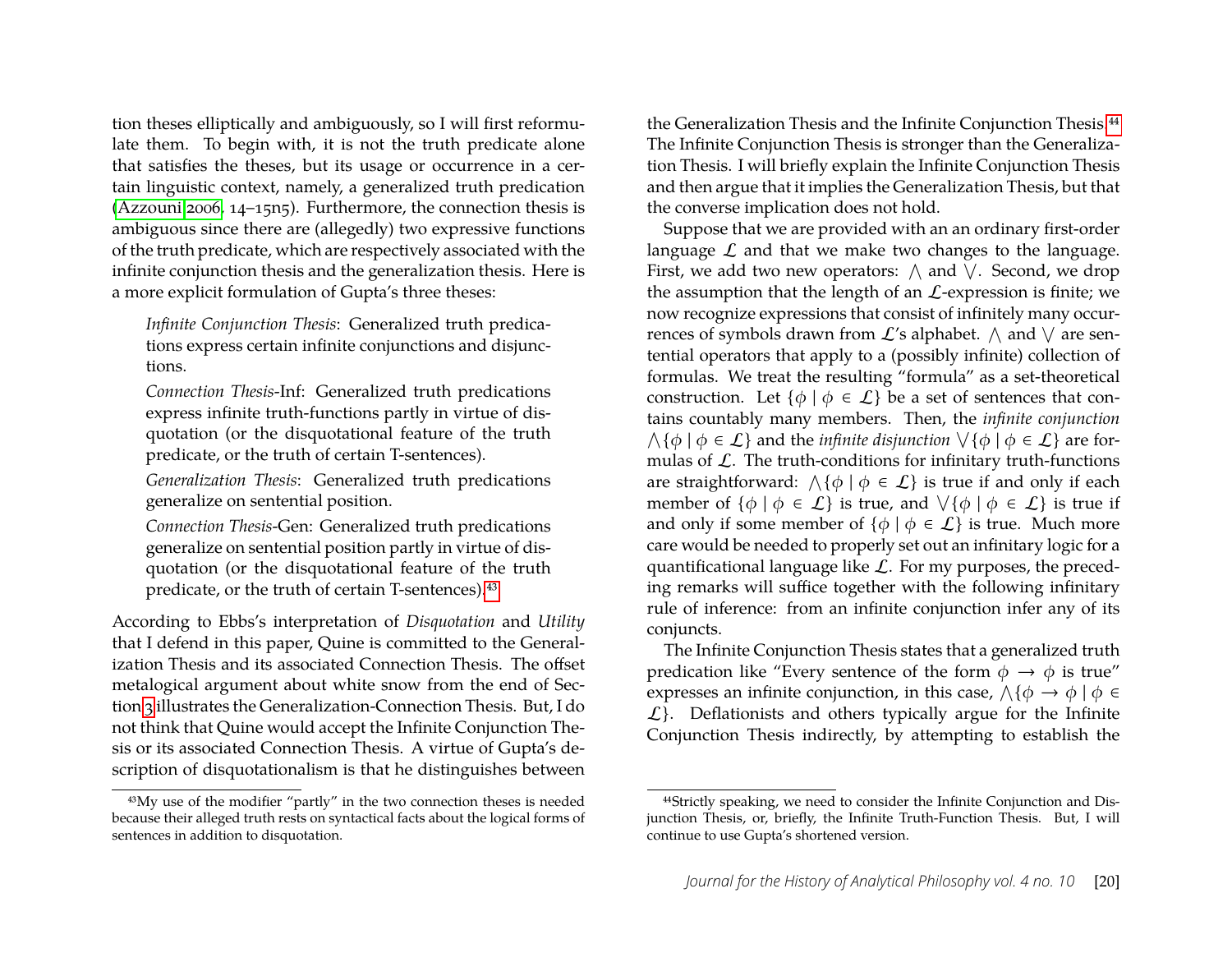Connection Thesis-Inf[.45](#page-21-0) The typical argument focuses on lists of sentences like the ones featured in passages [\[V\]](#page-16-1) and [\[VI\]](#page-16-2) from Quine:

- <span id="page-21-4"></span><span id="page-21-3"></span>(6) Tom is mortal or Tom is not mortal; Snow is white or snow is not white; All humans are mortal or not all humans are mortal; and so on.
- <span id="page-21-8"></span><span id="page-21-7"></span>(7) The sentence "Tom is mortal or Tom is not mortal" is true; The sentence "Snow is white or snow is not white" is true; The sentence "All humans are mortal or not all humans are mortal" is true; and so on.
- <span id="page-21-2"></span><span id="page-21-1"></span>(8) Every sentence of the form "*p* or not *p*" is true.

Let Φ stand for a countably infinite set of sentences and suppose that we are given an enumeration of the elements of the set:

$$
\phi_1, \phi_2, \ldots, \phi_n, \phi_{n+1}, \ldots
$$

Instead of denoting the infinite conjunction of all elements of Φ with " $\wedge \Phi$ ", let us use " $\wedge$ " in infinitely many places:

<span id="page-21-6"></span><span id="page-21-5"></span>
$$
(9) \qquad \phi_1 \wedge \phi_2 \wedge \cdots \wedge \phi_n \wedge \phi_{n+1} \wedge \cdots
$$

Restricting our attention to the present example, the Infinite Conjunction Thesis states that the generalized truth predication [\(8\)](#page-21-1) expresses the infinite conjunction of all sentences indicated by list [\(6\)](#page-21-3). Suppose that " $\phi_1$ ", " $\phi_2$ ", etc., in [\(9\)](#page-21-5) respectively stand in place of the disjunctive sentences listed in [\(6\)](#page-21-3). Let " $\psi(x)$ " mean " $x$  is a sentence of the form ' $p$  or not  $p$ '". Now, consider the following infinite conjunction, which contains the explicit truth predications indicated by list [\(7\)](#page-21-7):

<span id="page-21-10"></span><span id="page-21-9"></span>(10)  $(\psi({}^{\prime\prime}\phi_{1}^{\prime\prime}% ))^{2} = (\psi(\theta_{1}^{\prime\prime}\phi_{2}^{\prime\prime})^{2})^{2}$  $\binom{n}{1}$  Λ "φ"  $\frac{1}{1}$  is true)  $\wedge$  ( $\psi$ (" $\phi_2$ "  $\binom{n}{2}$  Λ "φ"  $\frac{\gamma}{2}$  is true) ∧…∧  $(\psi({}^{\prime\prime}\phi_n^{\prime\prime})$  $\frac{n}{n}$ ) ∧ " $\phi_n$ "  $\frac{m}{n}$  is true)  $\wedge$  ( $\psi$ (" $\phi_n$ "  $\frac{n}{n+1}$ )  $\wedge$   $\frac{n}{n}$  $\phi_n$  $\binom{n}{n+1}$  is true) ∧ · · ·

According to Gupta's presentation, the disquotationalist claims that the generalized truth predication [\(8\)](#page-21-1) is equivalent to the infinite conjunction [\(10\)](#page-21-9), which, in turn, is equivalent to [\(9\)](#page-21-5). The second equivalence presupposes syntactical truths about the common form of the  $\phi_i$ 's and the truth of the T-sentence for each  $\phi_i$ . Assuming that the relation of equivalence in question is transitive, the disquotationalist argues that the generalized truth predication [\(8\)](#page-21-1) is equivalent to the infinite conjunction [\(9\)](#page-21-5), where the Greek letters stand for the sentences listed in [\(6\)](#page-21-3).

We can see that there is a close relationship between the preceding argument for the Infinite Conjunction Thesis and Ebbs's account of the Generalization Thesis. Both arguments, if sound, depend on syntactical truths and the disquotational feature of the truth predicate. Still, the two theses are distinct. To see this, assume that the Infinite Conjunction Thesis is true and let Φ be an infinite set of sentences of the form "*p* or not *p*". Then, we can trivially show that the Generalization Thesis is true (in a particular case) with the following argument:

a) Every sentence of the form " $p$  or not  $p$ " is true [premise] b) Every sentence of the form " $p$  or not  $p$ " is true iff  $\wedge\Phi$  $[L_0 f C_2 \dots]$  Thesis]

|                                    | $\mu$ liil Con $\mu$ Thesis |
|------------------------------------|-----------------------------|
| c) $\wedge \Phi$                   | [from a), b)]               |
| d) $\phi$ (where $\phi \in \Phi$ ) | [from c), Inf Rule]         |

However, the Generalization Thesis does not obviously imply the Infinite Conjunction Thesis. Indeed, it is difficult to see how we *could* argue from the Generalization Thesis to the Infinite Conjunction Thesis, unless the relevant senses of "expression" and "equivalence" figuring in the second thesis are spelled out more carefully. Gupta already points out that the intended equivalency between a generalized truth predication like [\(8\)](#page-21-1) and an infinite conjunction like [\(9\)](#page-21-5) cannot approximate anything like equivalence in meaning [\(Gupta 1999,](#page-24-23) 289–90). It remains an open question whether there is even an extensional interpretation of the Infinite Conjunction Thesis that is both true

<span id="page-21-0"></span><sup>45</sup>Gupta provides a version of this strategy. See [Gupta](#page-24-23) [\(1999,](#page-24-23) 285–86).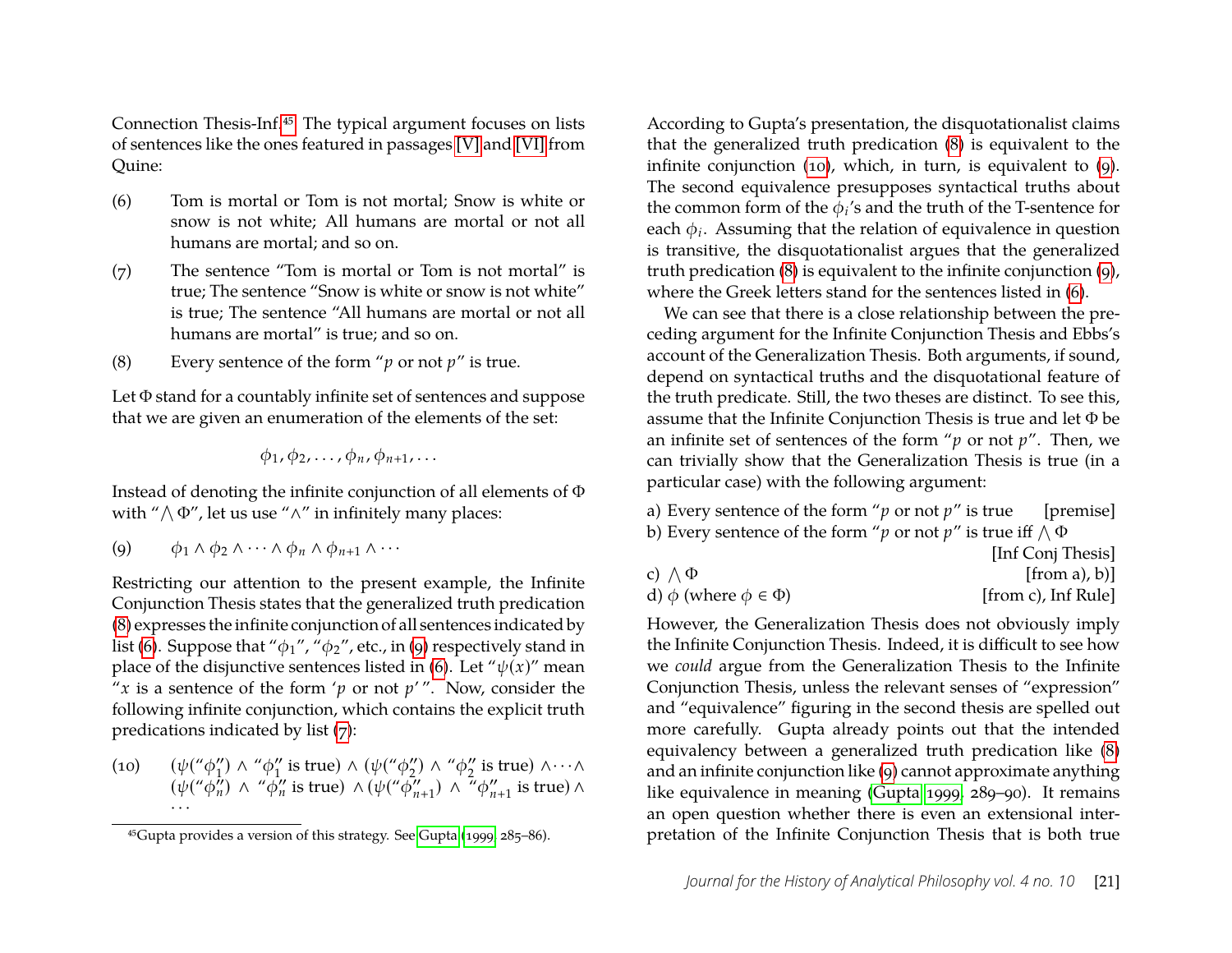and compatible with deflationism.<sup>46</sup> The two connection theses places different explanatory demands on T-sentences. For the Infinite Conjunction Thesis, it appears that T-sentences figure in arguments that are supposed to establish an unspecified equivalency between generalized truth predications and certain infinite truth-functions. However, for the Generalization Thesis, T-sentences are needed to show the more modest fact that a generalized truth predication logically implies certain singly given sentences sharing a common grammatical form.

Quine accepts the Generalization Thesis and its associated Connection Thesis, but, in his writings, we find no statement of the stronger Infinite Conjunction Thesis or the claim that generalized truth predications express infinite truth-functions in virtue of disquotation.<sup>47</sup> If we begin where I begin in this paper, with Quine's view of the problem of truth, then his lack

<span id="page-22-1"></span>47The closest that Quine comes to asserting something like the Infinite Conjunction Thesis is in *Philosophy of Logic*, when Quine writes: "if we want to affirm some infinite lot of sentences that we can demarcate only by talking about the sentences, then the truth predicate has its use" [\(Quine 1986,](#page-25-1) 12). Commenting on this passage from Quine, Halbach [\(1999,](#page-24-25) 5–6) says:

It is exactly this reduction of "infinite lots of sentences" to truth that disquotationalism takes as explanation of why there is a truth predicate at all: according to disquotationalism it is the raison d'être of truth. Later the somewhat unspecific "lots" were replaced by infinite conjunctions and disjunctions. Although this expression sounds much more scientific, it was hardly made more precise.

of interest in the Infinite Conjunction Thesis is not surprising. Influential deflationists who claim Quine as a philosophical ancestor, and most critics of deflationism who comment on Quine, attribute to him the view that the disquotational feature of the truth predicate explains the semantical contents of generalized truth predications. The Infinite Conjunction Thesis and its Connection Thesis are the conjectures behind this view, i.e., that generalized truth predications are equivalent to infinite truthfunctions, provided that we accept (suitably defined) collections of T-sentences in the manner of accepting sets of axioms.<sup>48</sup>

This disquotationalist account of the contents of generalized truth predications as infinite truth-functions is controversial, but the *reason why* deflationists inspired by Quine find this kind of account attractive to begin with is not controversial. The conjecture that generalized truth predications are equivalent to infinite truth-functions represents one attempt to ground a distinctive deflationistic claim, namely, that the truth predicate is a logical expression like "and", "all", or "equals"[.49](#page-22-3) According to the deflationist, once we recognize the logicality of the truth predicate, we will see that there really is no such thing as the problem of truth's nature, or, at least, that there is no more of an issue about the nature of truth than there is one about the nature of conjunction, quantification, or equality.

<span id="page-22-0"></span><sup>46</sup>One philosopher to actually propose a precise, extensional interpretation of the Infinite Conjunction Thesis on behalf of deflationism is Volker Halbach [\(1999,](#page-24-25) 13). However, as Halbach acknowledges in his recent book on axiomatic alethiology, it is not clear that his earlier proposal is compatible with the basic deflationistic tenets of disquotationalism. The worry is an objection to Halbach's proposal from Heck [\(2004,](#page-24-26) 330–32). The issue between Halbach and Heck rests on a more recent development in the debate about deflationism, which concerns the conservativity of axiomatic theories of truth over arithmetical "base" theories. Needless to say, this issue is too much for me to probe here. For a challenge to the Infinite Conjunction Thesis from linguistic theory, see [Collins](#page-23-17) [\(2010\)](#page-23-17).

<span id="page-22-2"></span><sup>48</sup>This is the standard deflationistic reading of Quine, which originates in an exchange from the 1970s between Hartry Field, Stephen Leeds, and Hilary Putnam. See [Field](#page-23-18) [\(2001\)](#page-23-18); [Leeds](#page-24-27) [\(1978,](#page-24-27) 120–23); [Putnam](#page-24-28) [\(1978,](#page-24-28) 14–17). A classic exposition of the standard reading is [Gupta](#page-24-23) [\(1999\)](#page-24-23); cf. [Patterson](#page-24-29) [\(2002\)](#page-24-29). The deflationistic reading of Quine that David [\(2008a\)](#page-23-15) advances is nonstandard. According to David's interpretation, Quine envisions a role for disquotation within a special kind of *syntactical* explanation of generalized truth predications.

<span id="page-22-3"></span><sup>49</sup>Nic Damnjanovic writes: "As is now familiar, . . . deflationists typically hold that the truth predicate is merely a device of generalization. . . . By committing to this thesis about the truth predicate, deflationists commit themselves to the idea that it is a logical predicate, and the concept of truth is a logical concept" [\(Damnjanovic 2010,](#page-23-10) 46).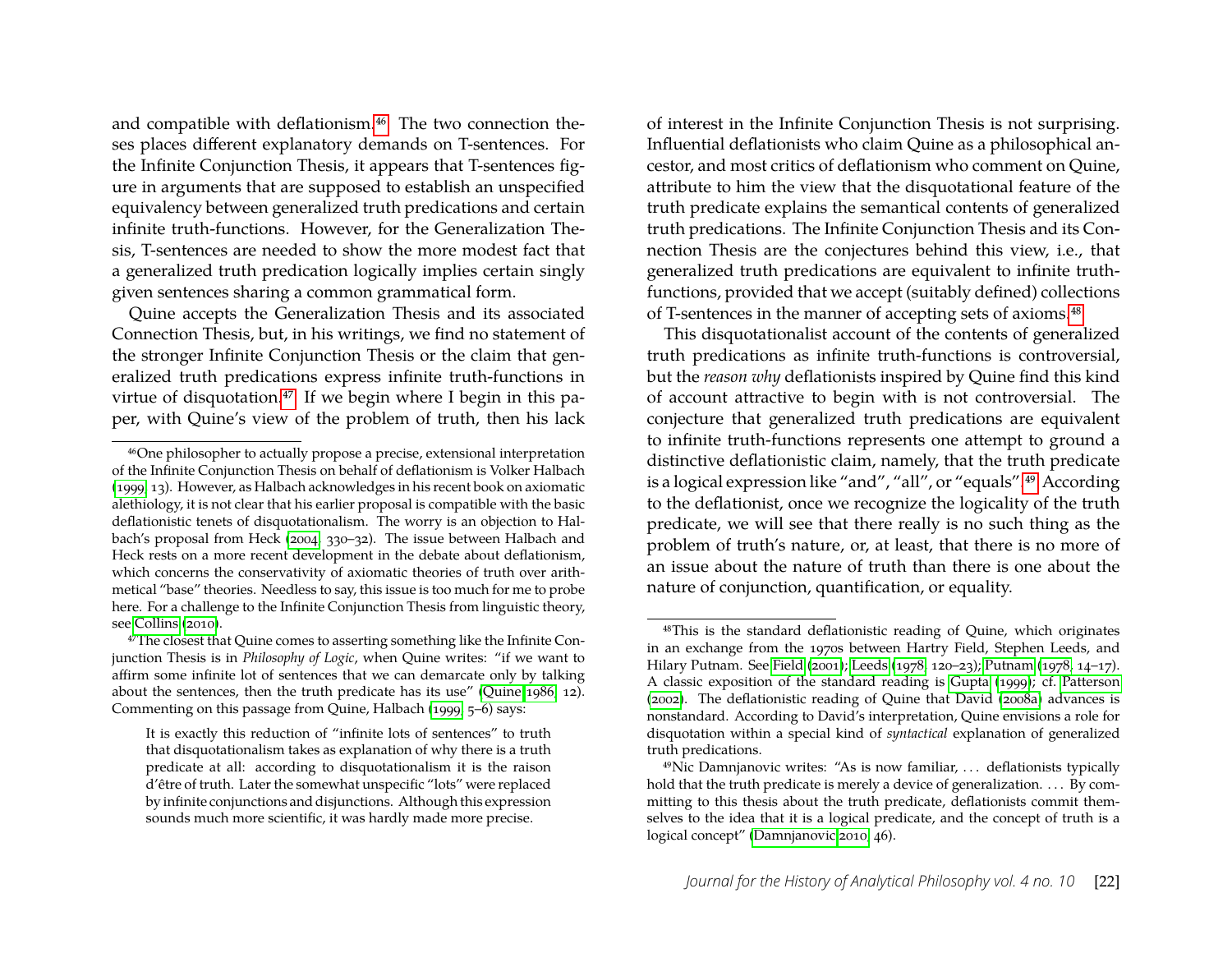I hope to have demonstrated, however, that Quine's alethiology is not oriented towards critiquing the traditional problem of truth. If this is right, then there is no need for him to sustain such a critique by taking up the Infinite Conjunction Thesis in defense of a claim about the logicality of the truth predicate. This claim is baggage needed only for the project undertaken by contemporary deflationists. Instead, if we reorient ourselves towards the problem of truth that does motivate Quine and trace out the systematic implications of his view of disquotation's perplexity, then we will see that Quine's alethiology demands no explanatory role for disquotation that is stronger than the two generalization theses.

#### **Joshua Schwartz**

University of Richmond regimented@gmail.com

#### **References**

- <span id="page-23-7"></span>Armour-Garb, Bradley P. and James A. Woodbridge, 2010. "Why Deflationists Should be Pretense Theorists (and Perhaps Already Are)." In [Pedersen and Wright](#page-24-30) [\(2010\)](#page-24-30), pp. 59–77.
- <span id="page-23-12"></span>Austin, J. L., 1975. *How To Do Things With Words*, 2nd ed., edited by M. Sbisa and J. O. Urmson. Oxford: Oxford University Press.
- <span id="page-23-2"></span>Austin, J. L., P. F. Strawson and N. D. Cousin, 1950. "Symposium: Truth." *Proceedings of the Aristotelian Society*, suppl. vol. 24: 111–72.
- <span id="page-23-0"></span>Ayer, A. J., 1953. "Truth." *Revue Internationale de Philosophie* 7: 183–200.
- <span id="page-23-16"></span>Azzouni, Jody, 2006. *Tracking Reason: Proof, Consequence, and Truth*. Oxford: Oxford University Press.
- <span id="page-23-13"></span>Bays, Timothy, 2009. "Beth's Theorem and Deflationism." *Mind* 118: 1061–73.
- <span id="page-23-9"></span>Beall, Jc and Michael Glanzberg, 2008. "Where the Paths Meet: Remarks on Truth and Paradox." *Midwest Studies in Philosophy* 32: 169–98.
- <span id="page-23-1"></span>Black, Max, 1948. "The Semantic Definition of Truth." *Analysis* 8: 49–63.
- <span id="page-23-6"></span>Blackburn, Simon and Keith Simmons, eds., 1999. *Truth*. Oxford: Oxford University Press.
- <span id="page-23-8"></span>Burgess, Alexis G. and John P. Burgess, 2011. *Truth*. Princeton, NJ: Princeton University Press.
- <span id="page-23-17"></span>Collins, John, 2010. "Compendious Assertion and Natural (Generalized) Quantification: A Problem for Deflationary Truth." In [Pedersen and Wright](#page-24-30) [\(2010\)](#page-24-30), pp. 81–96.
- <span id="page-23-11"></span>Crowe, Michael, 2007. *Mechanics from Aristotle to Einstein*. Santa Fe: Green Lion Press.
- <span id="page-23-10"></span>Damnjanovic, Nic, 2010. "New Wave Deflationism." In [Pedersen](#page-24-30) [and Wright](#page-24-30) [\(2010\)](#page-24-30), pp. 45–58.
- <span id="page-23-5"></span>David, Marian, 1994. *Correspondence and Disquotation: An Essay on the Nature of Truth*. Oxford: Oxford University Press.
- <span id="page-23-15"></span>, 2008a. "Quine's Ladder: Two and a Half Pages from the *Philosophy of Logic*." *Midwest Studies in Philosophy* 32: 274–312.
- <span id="page-23-3"></span>, 2008b. "Tarski's Convention T and the Concept of Truth." In *New Essays on Tarski and Philosophy*, edited by D. Patterson, pp. 133–56. Oxford: Oxford University Press.
- <span id="page-23-14"></span>Ebbs, Gary, 2009. *Truth and Words*. Oxford: Oxford University Press.
- <span id="page-23-4"></span>Field, Hartry, 1986. "The Deflationary Conception of Truth." In *Fact, Science, and Morality: Essays on A. J. Ayer's 'Language, Truth, and Logic'*, edited by G. MacDonald and C. Wright, pp. 55–117. Oxford: Blackwell.
- <span id="page-23-18"></span>, 2001. "Tarski's Theory of Truth." In *Truth and the Absence of Fact*, pp. 3–29. Oxford: Oxford University Press.
- <span id="page-23-19"></span>Føllesdal, Dagfinn and Douglas B. Quine, eds., 2008. *Quine in Dialogue*. Cambridge, MA: Harvard University Press.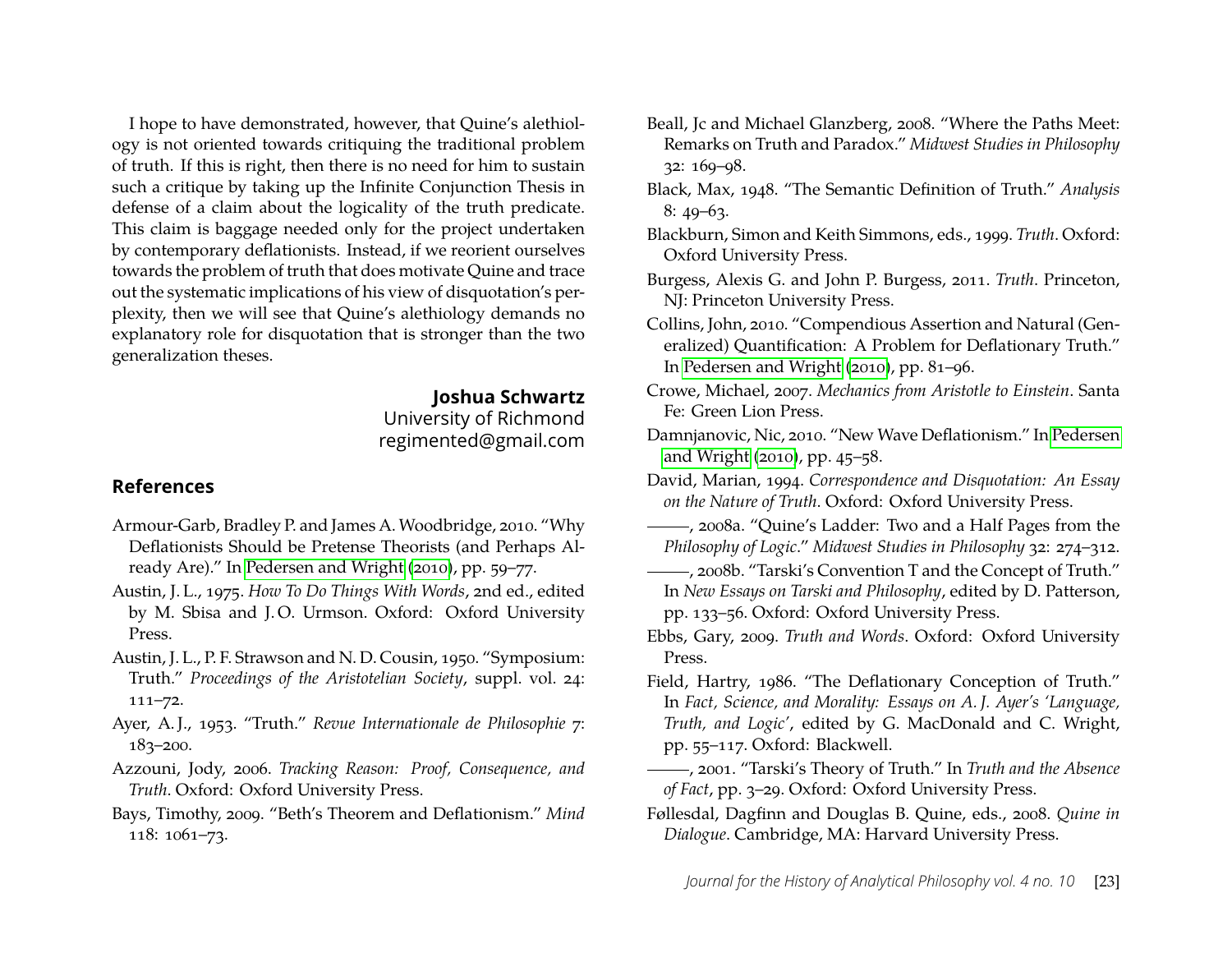- <span id="page-24-20"></span>Goldfarb, Warren, 2003. *Deductive Logic*. Indianapolis: Hackett Publishing Company.
- <span id="page-24-23"></span>Gupta, Anil, 1999. "A Critique of Deflationism." In [Blackburn](#page-23-6) [and Simmons](#page-23-6) [\(1999\)](#page-23-6), pp. 282–307.
- <span id="page-24-17"></span>Gustaffson, Martin, 2006. "Quine on Explication and Elimination." *Candadian Journal of Philosophy* 36: 57–60.
- <span id="page-24-15"></span>, 2014. "Quine's Conception of Explication—and Why It Isn't Carnap's." In *A Companion to Quine*, edited by G. Harman and E. Lepore, pp. 508–25. West Sussex: Wiley-Blackwell.
- <span id="page-24-25"></span>Halbach, Volker, 1999. "Disquotationalism and Infinite Conjunctions." *Mind* 108: 1–22.
- <span id="page-24-26"></span>Heck, Richard G., 2004. "Truth and Disquotation." *Synthese* 142: 317–52.
- <span id="page-24-2"></span>Horsten, Leon, 2011. *The Tarskian Turn: Deflationism and Axiomatic Truth*. Cambridge, MA: MIT Press.
- <span id="page-24-1"></span>Horwich, Paul, 2010. "Varieties of Deflationism." In *Meaning, Truth, and Reality*, pp. 13–34. Oxford: Oxford University Press.
- <span id="page-24-9"></span>Hylton, Peter, 2007. *Quine*. New York: Routledge.
- <span id="page-24-7"></span>Ketland, Jeffrey, 1999. "Deflationism and Tarski's Paradise." *Mind* 108: 69–94.
- <span id="page-24-27"></span>Leeds, Stephen, 1978. "Theories of Reference and Truth." *Erkenntnis* 13: 111–29.
- <span id="page-24-22"></span>Loar, Brian, 1981. *Mind and Meaning.* Cambridge: Cambridge University Press.
- <span id="page-24-0"></span>Lynch, Michael P., ed., 2001. *The Nature of Truth*. Cambridge, MA: MIT Press.
- <span id="page-24-29"></span>Patterson, Douglas, 2002. "Two Argument Against Disquotationalism." *Dialectica* 56: 99–108.
- <span id="page-24-30"></span>Pedersen, L. L. J. and D. C. Wright, eds., 2010. *New Waves in Truth*. Basingstoke: Palgrave Macmillan.
- <span id="page-24-28"></span>Putnam, Hilary, 1978. *Meaning and the Moral Sciences*. London: Routledge and Kegan Paul.
- <span id="page-24-16"></span>Quine, W. V., 1951. "Two Dogmas of Empiricism." Reprinted in [Quine](#page-25-25) [\(1980b\)](#page-25-25), pp. 20–46.
- <span id="page-24-6"></span>, 1952. "On an Application of Tarski's Theory of Truth." Reprinted in [Quine](#page-25-19) [\(1995c\)](#page-25-19), pp. 141–45.
- <span id="page-24-13"></span>(1953) ------, 1953. "Mr. Strawson on Logical Theory." Reprinted in [Quine](#page-24-31) [\(1976\)](#page-24-31), pp. 137–57.
- <span id="page-24-21"></span>, 1954a. "Interpretations of Sets of Conditions." Reprinted in [Quine](#page-25-19) [\(1995c\)](#page-25-19), pp. 205–11.
- <span id="page-24-11"></span>, 1954b. "The Scope and Language of Science." Reprinted in [Quine](#page-24-31) [\(1976\)](#page-24-31), pp. 228–45.
- <span id="page-24-12"></span>, 1955. "Posits and Reality." Reprinted in [Quine](#page-24-31) [\(1976\)](#page-24-31), pp. 246–54.
- <span id="page-24-14"></span>, 1960a. "Logic as a Source of Syntactical Insights." Reprinted in [Quine](#page-24-31) [\(1976\)](#page-24-31), pp. 44–49.
- <span id="page-24-19"></span>, 1960b. "On the Application of Modern Logic." Reprinted in [Quine](#page-24-31) [\(1976\)](#page-24-31), pp. 35–41.
- , 1960c. "Variables Explained Away." Reprinted in [Quine](#page-25-19) [\(1995c\)](#page-25-19), pp. 227–35.
- <span id="page-24-3"></span>, 1960d. *Word and Object*. Cambridge, MA: MIT Press.
- <span id="page-24-8"></span>, 1962. "Ways of Paradox." Reprinted in [Quine](#page-24-31) [\(1976\)](#page-24-31), pp. 3–20.
- <span id="page-24-4"></span>, 1969a. "On Austin'sMethod." Reprinted in [Quine](#page-25-26) [\(1981a\)](#page-25-26), pp. 86–91.
- <span id="page-24-5"></span>, 1969b. *Set Theory and Its Logic*, 2nd ed. Cambridge, MA: Harvard University Press.
- <span id="page-24-18"></span>(1971. "Algebraic Logic and Predicate Functors." Reprinted in [Quine](#page-24-31) [\(1976\)](#page-24-31), pp. 283–307.
- <span id="page-24-10"></span>, 1974a. *The Roots of Reference*. Chicago: Open Court.
- <span id="page-24-24"></span>-, 1974b. "Truth and Disquotation." Reprinted in [Quine](#page-24-31) [\(1976\)](#page-24-31), pp. 308–21.
- <span id="page-24-31"></span>, 1976. *The Ways of Paradox and Other Essays*, 2nd ed. Cambridge, MA: Harvard University Press.